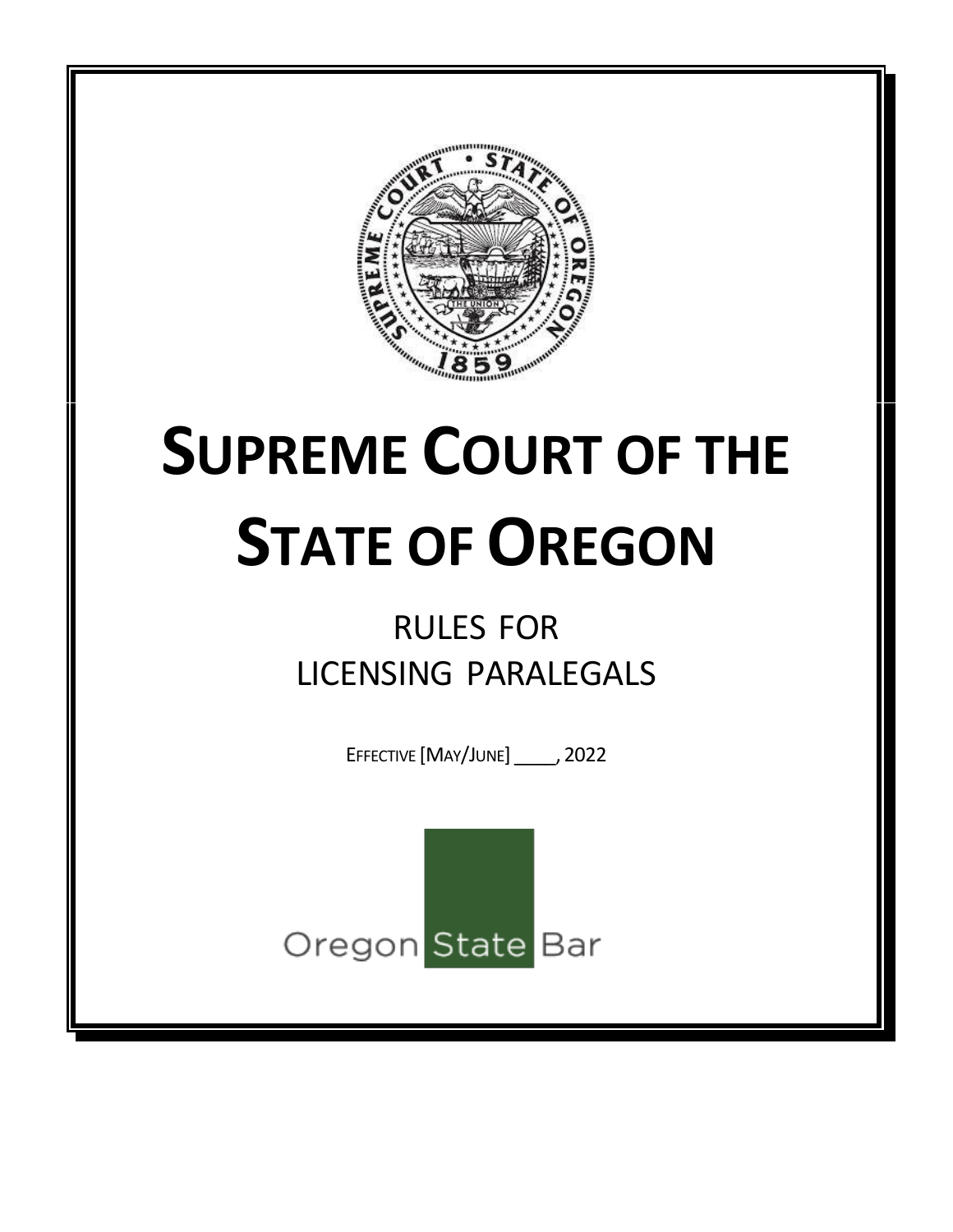# **RULES FOR LICENSING PARALEGALS IN OREGON**

# Purpose of Licensed Paralegals in Oregon

The purpose of Licensing Paralegals in Oregon is to further the Oregon State Bar's mission of increasing access to justice by advancing opportunities for low and moderate income Oregonians to receive legal assistance, especially when they otherwise would have gone without such assistance, by licensing paralegals to perform limited-scope legal services in family law and landlord-tenant law.

# Purpose of These Rules

The purpose of the Rules for Licensing Paralegals in Oregon is to fulfill the Goals and Functions of the Oregon State Bar, by establishing a well regulated and equitable process for any qualified person to obtain a limited law license, which authorizes the person to provide quality legal services to consumers; and to ensure that any person receiving a limited license has established that the person meets the standards for learning and abilities, and has the requisite character and fitness, to join the licensed legal profession in the State of Oregon.

# SECTION 1 – AUTHORITY; DEFINITIONS; FILING; CITATION; AMENDMENTS; REGULATIONS

## 1.0 Statement of Regulatory Authority

The Rules for Licensing Paralegals in Oregon are rules of the Supreme Court of the State of Oregon. Because licensed paralegals will be permitted to engage in the limited practice of law as associate members of the Oregon State Bar, the Rules for Licensing Paralegals are adopted pursuant to the Supreme Court's inherent authority to regulate the practice of law in Oregon, including regulating admissions to the Oregon State Bar, under Article VII (Amended), section 1, of the Oregon Constitution and ORS 9.006, which includes the statutory authority to direct the manner of examination of Applicants for admission to the Oregon State Bar under ORS 9.220.

## 1.1 Definitions

In these rules, unless the context or subject matter requires otherwise:

- (a) "Admissions Department" means the Admissions Department of the OSB.
- (b) "Admissions Manager" means the Regulatory Counsel of the OSB or such other OSB employee hired or appointed to oversee or manage the Admissions Department.
- (c) "Applicant" means an individual who submits an application with the Admissions Department to become a Licensed Paralegal in the State of Oregon.
- (d) "Application" means the form developed and provided by the Oregon State Bar for an applicant to apply for a Paralegal License, together with any other document or form required by these rules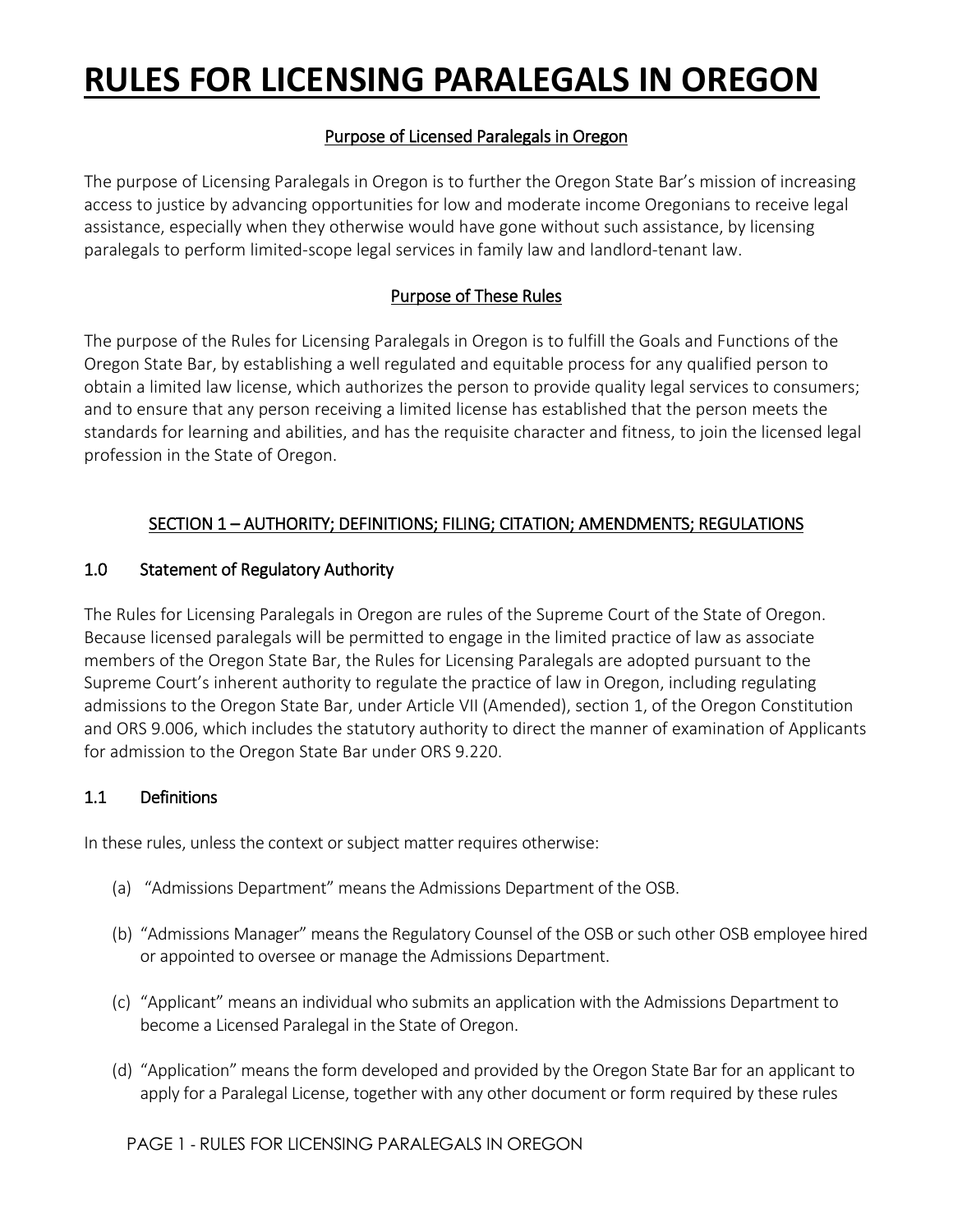and related to an applicant's effort to become a Licensed Paralegal.

- (e) "Attorney OSB member" means a regular member of the OSB, in active status, who is an attorney practicing law in Oregon.
- (f) "Character and fitness" means the combination of the following definitions in considering or analyzing an applicant's qualifications:
	- (1) "Fit to provide Licensed Paralegal services" or "fitness" means an applicant demonstrates through conduct that the applicant (1) has the capacity to identify professional or personal ethical obligations and issues; and (2) is capable of exercising a level of judgment and discernment to avoid engaging in conduct that violates the Oregon Rules of Professional Conduct for Paralegals or that calls into question the Applicant's good moral character.
	- (2) "Good moral character," "moral character," or "character" means the same as "good moral character" under ORS 9.220(2)(b).
- (g) "Committee" means the Committee of Paralegal Assessors described in Section 2 of these rules, which performs the various functions related the licensing of Licensed Paralegals as described in these rules.
- (h) "Court" means the Oregon Supreme Court.
- (i) "Endorsed" or "endorsed area of practice" means that an applicant or Licensed Paralegal has established that the person possesses sufficient learning and ability in a specific area of the law and, pursuant to the person's Paralegal License (once issued to an applicant), may provide Licensed Paralegal services within that specific area of the law without the supervision of an Attorney OSB Member, subject to the scope of practice limitations established by these rules.
- (j) "Endorsement" or "endorsement sought" means the area of law in which an applicant intends to perform Licensed Paralegal services. The only endorsement-eligible areas of law are Family Law and Landlord-Tenant Law.
- (k) "Entry Exam" means an OSB-conducted examination that tests an applicant's competence to become a Licensed Paralegal, as set out in section 6.4 of these rules.
- (l) "Family law," for purposes of a Family Law Endorsed Scope of Practice, means dissolution of marriage, separation, annulment, custody, parenting time, child support, spousal support, modifications, establishment of filiation (parentage) but not disestablishment, change of name or sex, and remedial contempt.
- (m) "Landlord-Tenant Law" or "Landlord-Tenant," for purposes of a Landlord-Tenant Law Endorsed Scope of Practice, means landlord-tenant issues concerning residential rental agreements or tenancies subject to (1) the Oregon Residential Landlord Tenant Act, ORS chapter 90; and (2)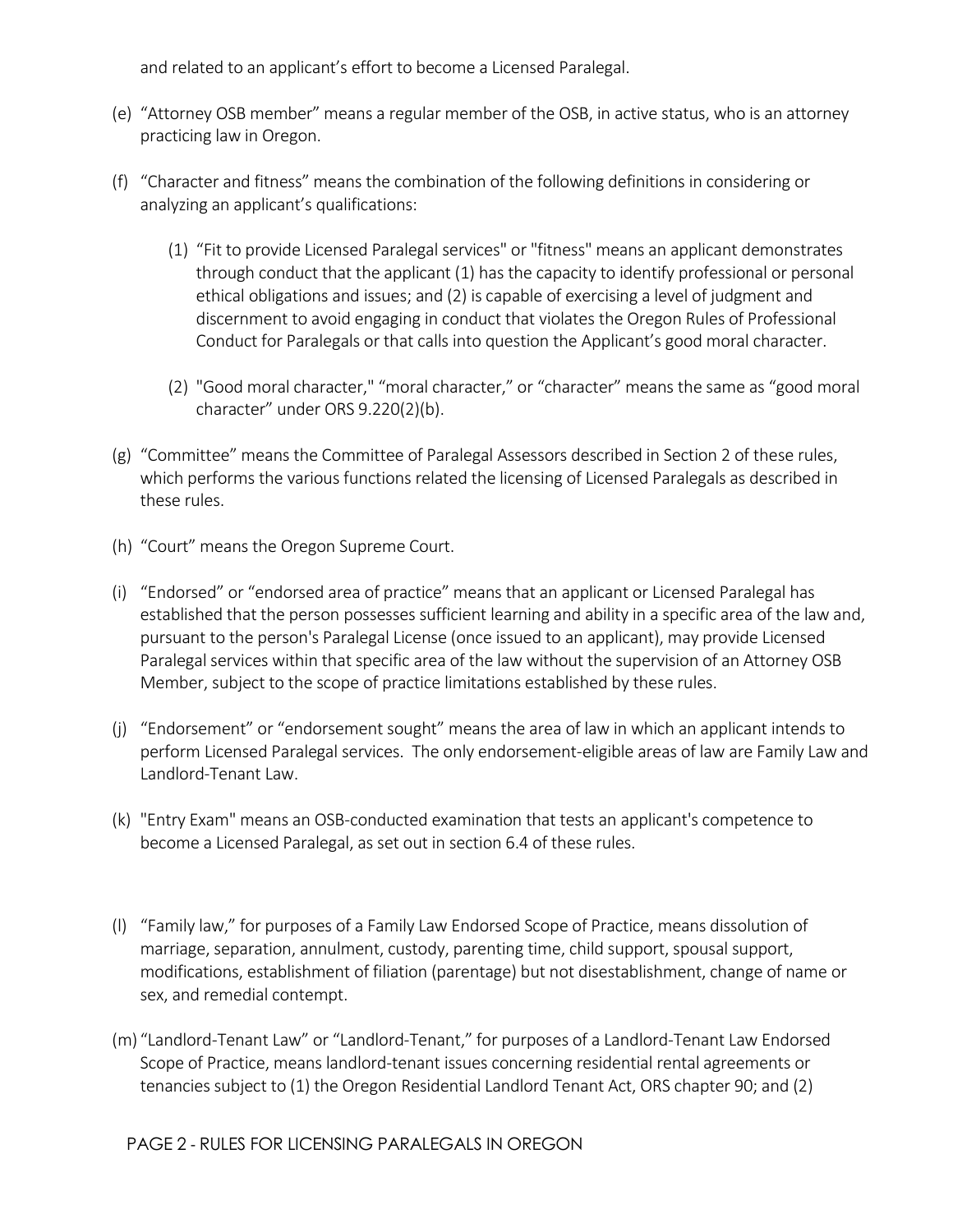Forcible Entry and Detainer provisions relating to residential tenancies, ORS 105.126–105.168.

- (n) "Licensed Paralegal" means a person licensed by the State of Oregon as a Licensed Paralegal, authorized to perform limited legal services within a defined and endorsed scope of practice.
- (o) "Licensed Paralegal services" are services that were historically provided by Oregon attorneys to clients for a fee, or by paralegals under the supervision of an Attorney OSB Member, but that may be provided by Licensed Paralegals without the supervision of an attorney under these rules, so long as the services are provided within a Licensed Paralegal's scope of practice and otherwise are authorized by these rules, the Oregon Rules of Professional Conduct for Licensed Paralegals and other applicable statutes and Supreme Court rules.
- (p) "Military service" means extended active service in the armed forces of the United States or deployment with the National Guard.
- (q) "OSB" or "Bar" means the Oregon State Bar.
- (r) "OSB Adjudicator" means the Adjudicator of the OSB.
- (s) "OSB Member" means a regular or associate member of the OSB.
- (t) "OSB Staff" means OSB staff for the Admissions Department or any other OSB staff assigned by the Admissions Manager to work with the Committee.
- (u) "Paralegal License" or "License" means the license issued under these rules, permitting a paralegal to provide Licensed Paralegal services in Oregon without the supervision of an Attorney OSB Member.
- (v) "Portfolio" means samples of work product, produced exclusively by the Applicant, complying with RLP 3.3(b), 5.4, 5.5, and 6.1.
- (w) "Scope of Practice" means the limited legal services permitted to be provided by a Licensed Paralegal within the endorsed area of practice without the supervision of an Attorney OSB Member as defined within Section 11 to These Rules.
- (x) "Substantive paralegal experience" is either (1) the performance of substantive legal work authorized to be provided by Licensed Paralegals in an endorsed area of Practice; or (2) substantive legal work performed under the employment or training of an Attorney OSB Member or an approved paralegal education program identified in RLP 4.2. Substantive paralegal experience requires knowledge of legal concepts and processes that are customarily, but not exclusively, performed by a lawyer, but does not include administrative functions.
- (y) "These Rules" means the Rules for Licensing Paralegals, or "RLP."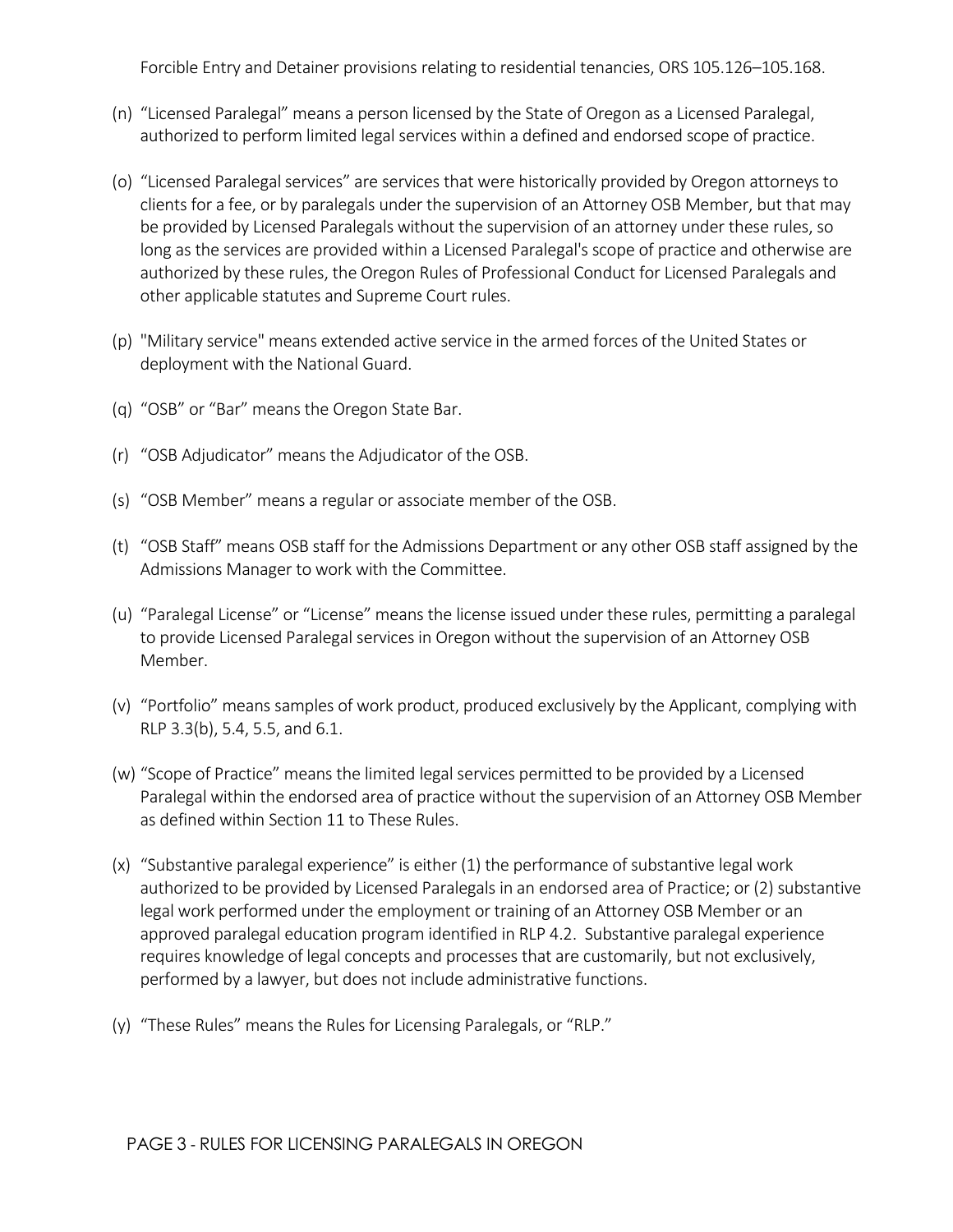# 1.2 Filing

- (a) Any document required to be filed or submitted pursuant to These Rules, whether by an Applicant or third party, must be delivered as follows:
	- (1) If the Admissions Department has approved or provided an electronic means, then through those means;
	- (2) If the Admissions department has not approved or provided an electronic means, then:
		- (A) By email to the Admissions Department, a[t admissions@osbar.org](mailto:admissions@osbar.org) or

(B) by First Class U.S. Mail, mailed to Oregon State Bar Admissions Department, P.O. Box 231935, Tigard, OR 97281-1935.

#### 1.3 Citation

These rules may be cited as the "RLP."

#### 1.4 Amendments to These Rules; Subsequent Regulations

- (a) These rules may be amended or repealed, by the Court, on recommendation from the OSB Board of Governors. Proposed amendments to these rules shall be submitted and considered by the Board of Governors, in compliance with any relevant regulations adopted by the Board of Governors. All proposed rule amendments recommended for adoption, or rejected, by the Board of Governors shall be submitted to the Court.
- (b) The Board of Governors may adopt, amend or repeal Regulations establishing processes and procedures for the enforcement, implementation and regulatory compliance of These Rules ("The Regulations"). All Regulations, and amendments thereto, shall be proposed by the Chief Executive Officer, General Counsel, or Regulatory Counsel.

#### SECTION 2 –COMMITTEE of PARALEGAL ASSESSORS

A Committee of Paralegal Assessors is established to assess the qualifications of each applicant for a Paralegal License. In carrying out its responsibilities, the Committee shall be supported by the Admissions Manager and other OSB Staff. The Committee shall uphold the standards of a Paralegal License through the policies and procedures provided in these rules.

## 2.1 Appointment of Members; Structure of Committee; Liaisons.

(a) All Committee members must be appointed by the Court. The OSB Board of Governors will recruit candidates for appointment to the Committee and nominate selected recruits to the Court on or before November 1 of each year, so that the Committee maintains a minimum of at least five

PAGE 4 - RULES FOR LICENSING PARALEGALS IN OREGON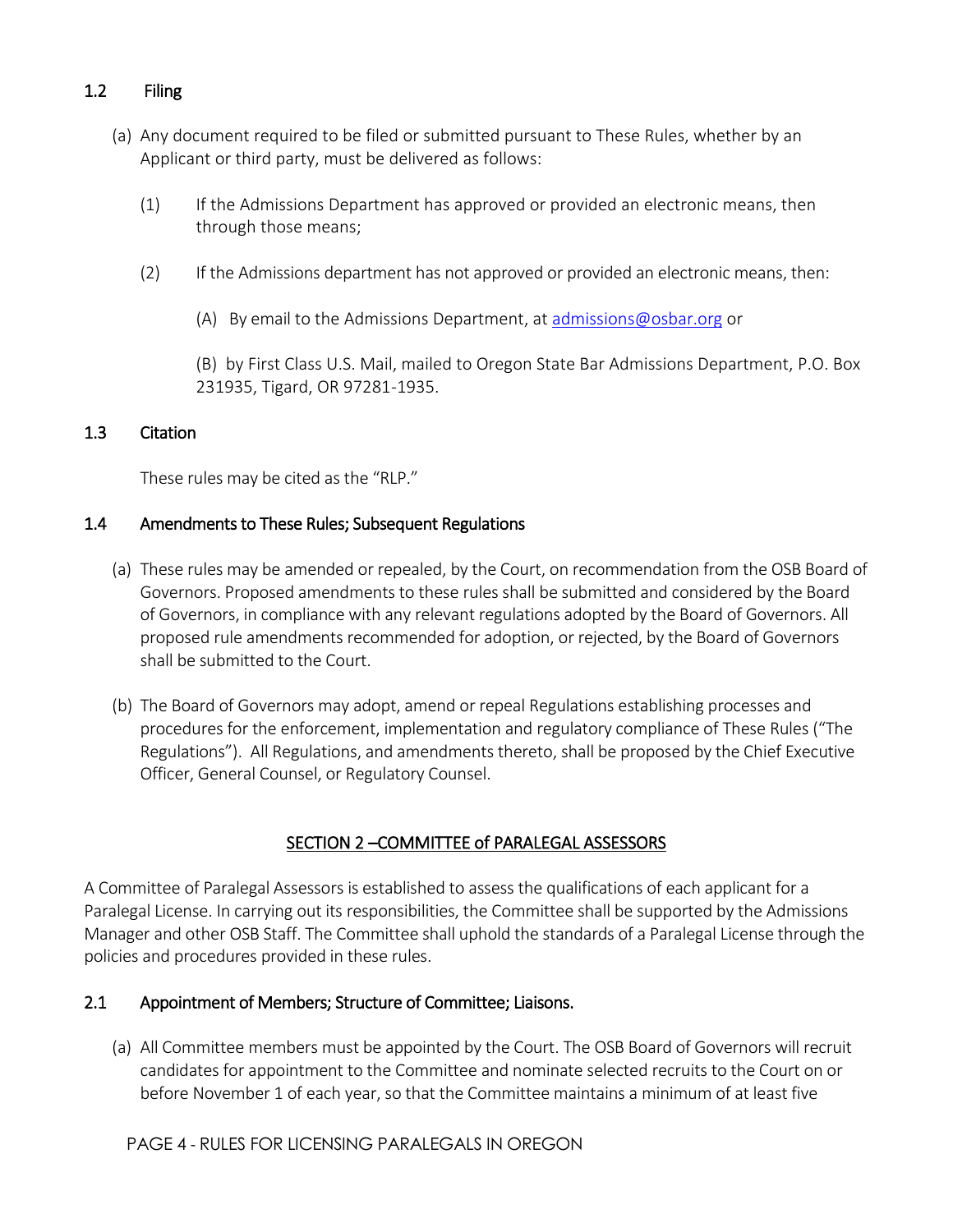Committee members at all times.

- (b) The Committee shall consist of:
	- (1) At least four Committee members, but no more than nine members, and at least 75 percent of the Committee members must satisfy at least one of the following qualifications (collectively known as "Assessor Members"):
		- (A) Be an active Licensed Paralegal;
		- (B) Be an Attorney OSB Member; or
		- (C) Be trained as a paralegal and, for the five years immediately preceding appointment, have been continuously employed as a paralegal and supervised by an Attorney OSB Member.
	- (2) At least one member, but no more than 25 percent, of the Committee shall be neither an Attorney OSB Member, any other lawyer, an active Licensed Paralegal, or a person employed or trained as a paralegal ("Public Members").
- (c) A person who is connected with the faculty or governing body of a school offering degrees or certifications in paralegal studies, except an adjunct professor, is not eligible to become or remain a member of the Committee.
- (d) The Court shall adopt, on recommendation from the OSB Board of Governors Regulations establishing the maximum number years for each term of service, and limits for the maximum number of terms, for Assessor Members and Public Members, and if necessary, establish a process by which a liaison to the Oregon State Board of Bar Examiners ("BBX"), and other officers may be appointed by the Committee.

# 2.2 Duties

In addition to any other duties or obligations described in these rules, the primary duty of the Committee shall be to evaluate and assess an applicant's qualifications for a Paralegal License in the State of Oregon. The Committee shall ensure that each applicant meets the minimum qualifications required by Section 5 of these rules, through the processes outlined in Section 6; and that each applicant upholds the high standards expected of Licensed Paralegals by the bench, Bar and general public as defined in Section 7 of these rules, pursuant to the process outlined in Section 8. When necessary, a Committee member shall participate in a character and fitness proceeding pursuant to Section 9 of these rules. Finally, the Committee shall make recommendations to the Court regarding applicants whose qualifications raised questions or were otherwise not previously approved by the Admissions Manager.

# 2.3 Activities and Decisions

(a) In determining an applicant's qualifications for a Paralegal License, the Committee shall engage in the following nonexhaustive list of activities: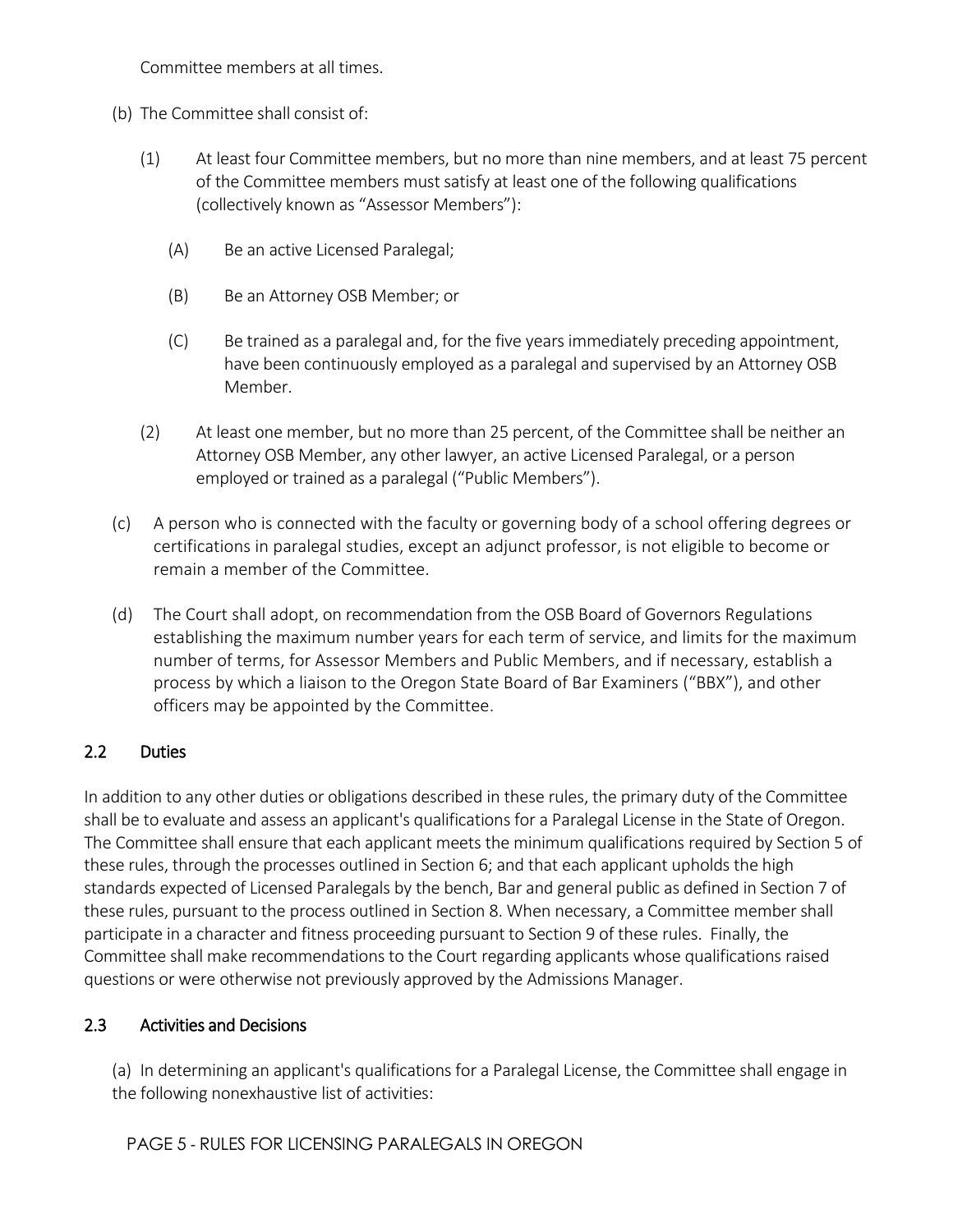- (1) Evaluate an applicant's competence, learning, and abilities to engage in a Licensed Paralegal practice through the review of the applicant's Portfolio, described in RLP 6.1, and through the grading of an entry examination as described in RLP 6.7;
- (2) Evaluate appeals from the Admissions Manager's denial or modification of requests for accommodations on the entry examination, following the procedures set out in in RLP 6.5;
- (3) If the Admissions Manager does not approve an Applicant's character and fitness for a Paralegal License, then review investigation materials provided by the applicant, OSB Staff or a Special Investigator, and evaluate the applicant's moral character and fitness to engage in a Licensed Paralegal practice;
- (4) Participate in evidentiary hearings related to an applicant for whom the Admissions Manager has recommended denial of license in accordance with these rules; and
- (5) Make other recommendations to the Court regarding an applicant's qualifications to engage in a Licensed Paralegal practice, as required by these rules.
- (b) Any Committee decision or action shall be made or taken based upon a majority vote of all nonrecused or absent members.

# 2.4 Disclosure of Committee Records

Unless expressly authorized by the Court or by these rules, the Committee shall not disclose any of its records, work product or proceedings in carrying out its duties.

- (a) The Committee may release an applicant's admissions file to:
	- (1) A special investigator appointed under RLP 8.3 8.4;
	- (2) Counsel appointed by the Committee to represent the Bar before the Court, if an applicant seeks Court review of an adverse admissions recommendation;
	- (3) Counsel appointed by the Committee, if an applicant initiates civil proceedings against the Committee in connection with the applicant's application;
	- (4) Admissions authorities in other jurisdictions that guarantee the confidentiality of the applicant's files to the same extent as required under Oregon law; or
	- (5) An applicant requesting a copy of the applicant's own file, but the Committee may release only a true copy of that part of the application form completed and submitted by the applicant. The Committee may charge a reasonable administrative fee to an applicant for providing the true copy.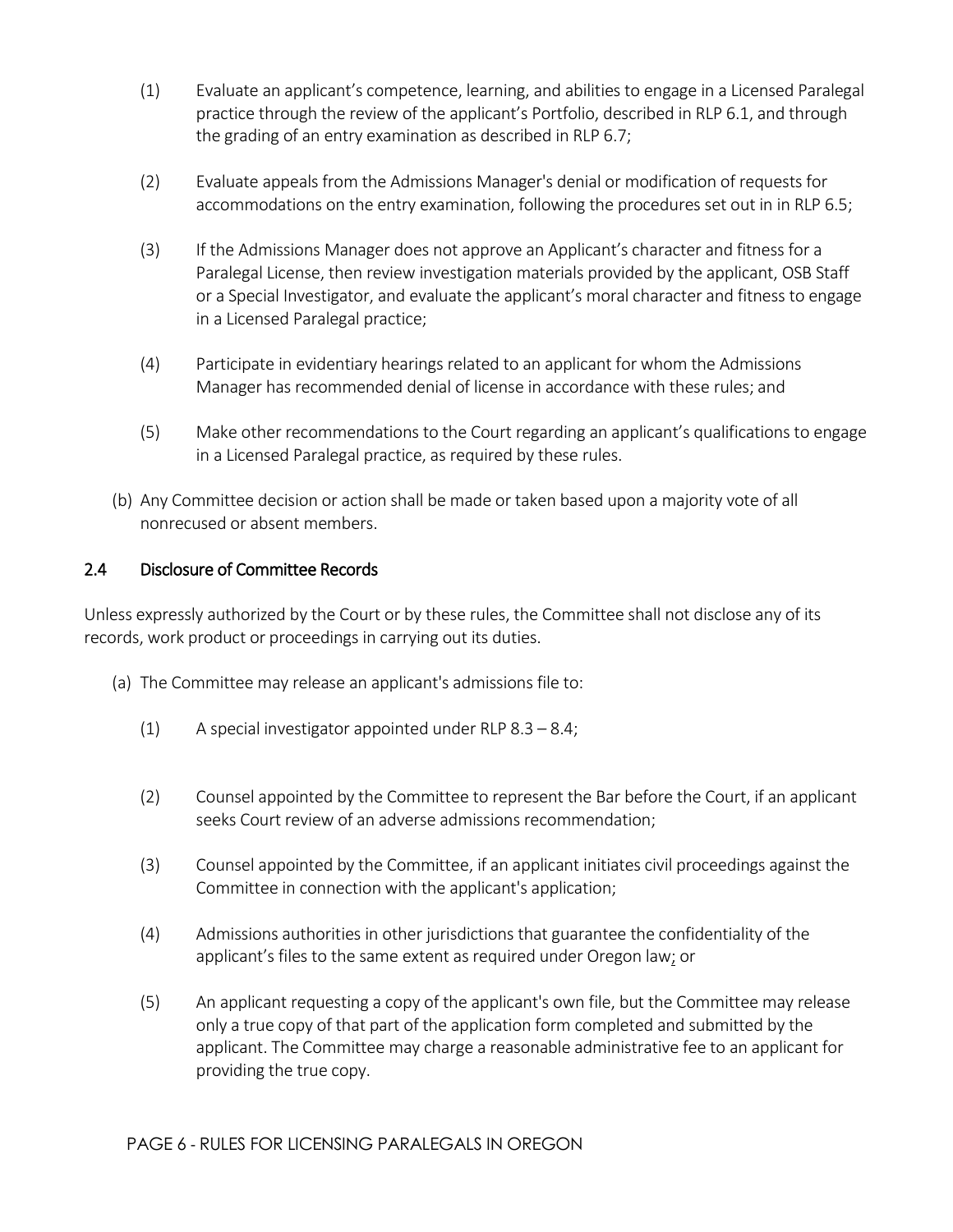- (b) A special investigator may reveal facts or information contained in the applicant's admissions file to any third party or source only pursuant to a release or waiver signed by the applicant, which the OSB may require the applicant to sign as part of the initial application for a Paralegal License.
- (c) Because all matters reviewed by the Committee relate to a determination whether a particular applicant meets the requirements to become a Licensed Paralegal, and because all such matters are considered a judicial proceeding by virtue of these rules, no materials reviewed by the Committee shall be considered a public record.

# SECTION 3 – APPLICATION

# 3.1 Form and Filing of Application

Applications for a Paralegal License may be filed at any time and shall be in the form prescribed by the Admissions Manager. An application will be considered submitted only when it is accompanied by (1) the required application fee; (2) required documentation related to the applicant's age, education, paralegal experience; and (3) a portfolio for assessment of the applicant's paralegal abilities.

# 3.2 Application Fees and Refunds

Every Applicant must pay to the OSB, at the time of filing their Application, the required application fee set by the Chief Executive Officer of the OSB. The set fee shall be stated on the online Admissions home page of the OSB [\(https://www.osbar.org/admissions\)](https://www.osbar.org/admissions).

# 3.3 Contents of Application

- (a) Each application shall be on a form prescribed by the Admissions Manager designed to provide the Admissions Manager or the Committee with all information necessary to sufficiently evaluate and assess the Applicant's minimum qualifications, through the processes described in these rules.
- (b) Each application must include a portfolio of work product completed exclusively by the applicant for the applicant's education or employment. All portfolio work product must have been completed within three years immediately preceding the date of the application.
- (c) Each application must include information establishing that the applicant has met the burden to prove knowledge of the Rules of Professional Conduct for Licensed Paralegals, through one or more of the methods set out in RLP 6.2.
- (d) Prior to taking the entry exam described in RLP 6.4, an applicant must complete the application with the following documents, if applicable:
	- (1) An applicant who is a licensed paralegal in another state, the District of Columbia, or a federal territory must file one copy of a certificate of good standing.
	- (2) An applicant who claims certification of qualifications by an organization dedicated to upholding the standards or professionalism or competence of paralegals must submit a

## PAGE 7 - RULES FOR LICENSING PARALEGALS IN OREGON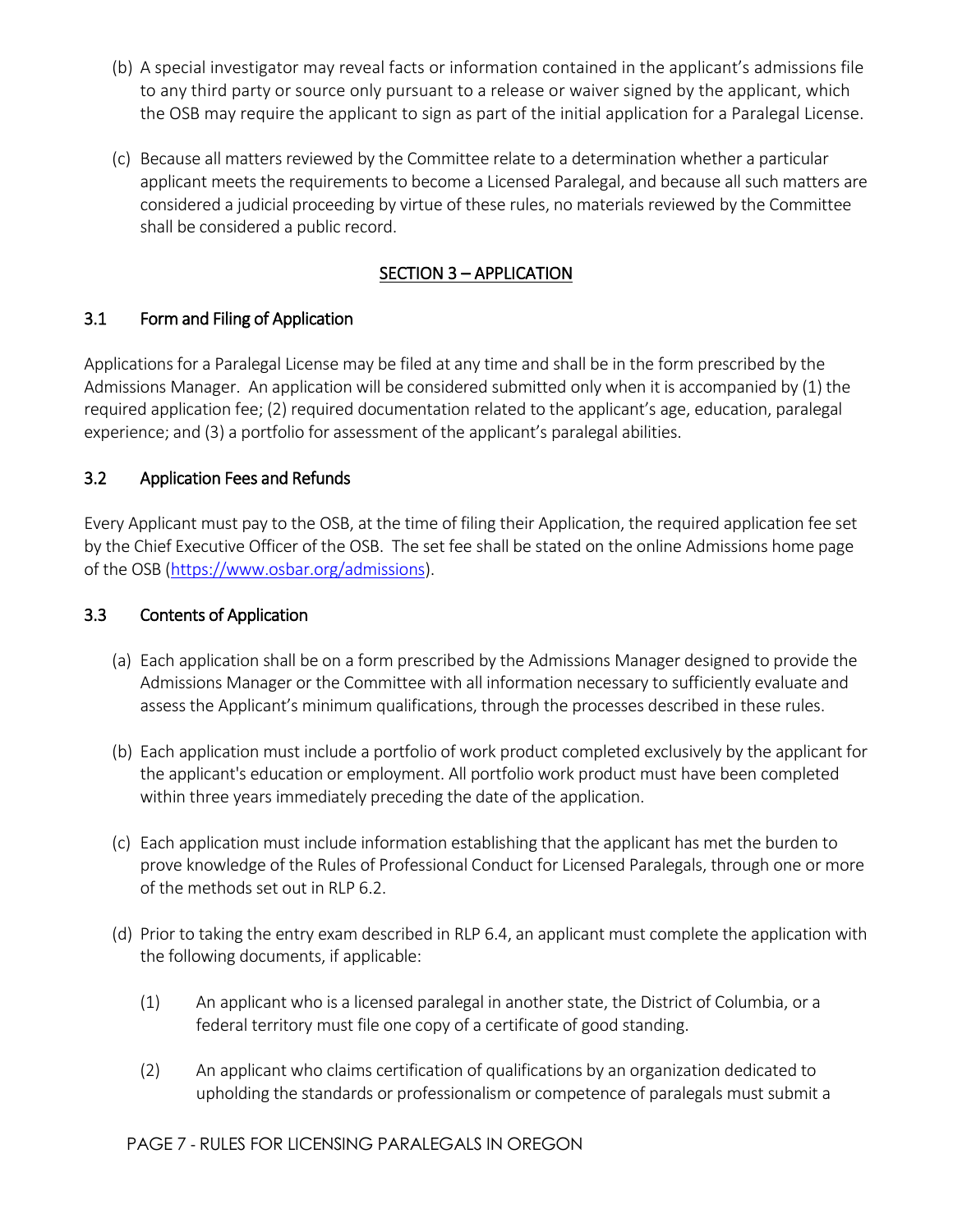document from that organization, establishing that the certification is current or active, and that the applicant is in good standing with the organization.

# 3.4 Applicant Duties

- (a) Cooperation. An applicant has a duty to cooperate and comply with requests from the OSB Admissions Department and the Committee.
- (b) Continuing obligation to report. An applicant has a duty to report promptly to the OSB Admissions Department any change, addition, or correction to the information provided in the application.

# 3.5 Form of Petitions to Court for Waiver of Rules

An applicant whose application is denied under these rules may seek a waiver from the Court through the following process:

- (a) The applicant may file a petition with the Admissions Manager, who shall present it to the Committee for evaluation and comment. The Admissions Manager shall provide the applicant with the Committee's commentary.
- (b) The applicant then may file the petition and the Committee's commentary with the Court. Any petition under this rule shall be signed and shall include a declaration under penalty of perjury that the statements contained in the petition are true to the best of the applicant's knowledge and belief.

# SECTION 4 - QUALIFICATIONS OF APPLICANTS

Prior to receiving a Paralegal License, an applicant must establish, by clear and convincing evidence, that the applicant satisfies all requirements for such a license, including as to age, learning and ability, and the character and fitness requirements under Oregon law.

## 4.1 Minimum Age Required

An applicant must be at least eighteen (18) years old at the time of submitting an application.

## 4.2 Approved Educational Degrees

An Applicant may meet the minimum learning required for a Paralegal License by obtaining one of the following degrees from a higher learning institution that meets the qualifications outlined in the relevant section:

(a) Graduate of Approved Paralegal Programs: The applicant has obtained an associate's degree or higher in paralegal studies from an approved paralegal education program that requires sufficient demonstration of core competencies;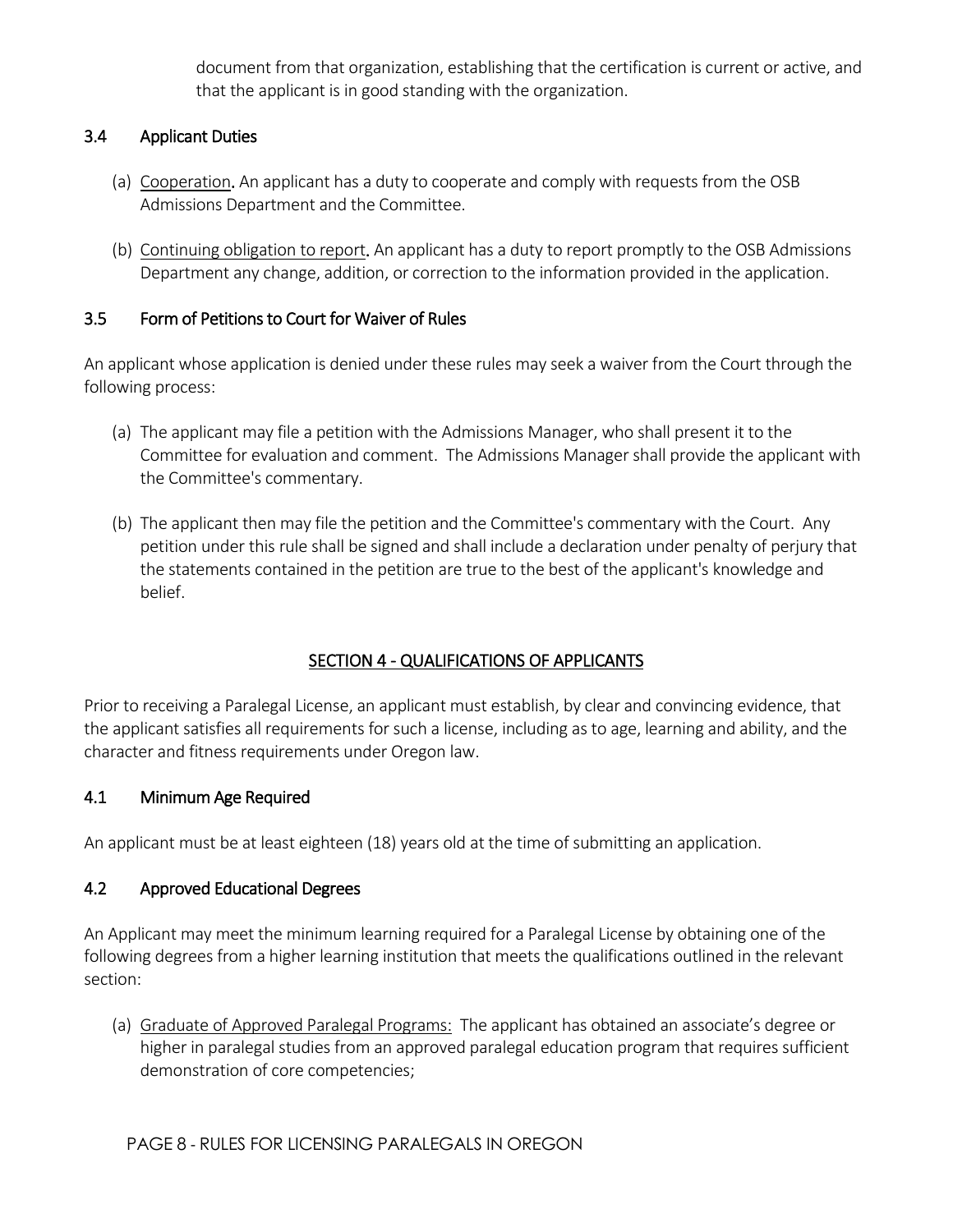- (b) Graduates with Bachelor Degree from Higher Learning Institution: The applicant has obtained a bachelor's degree or higher in any course of study from a nationally accredited U.S. institution of higher learning; or
- (c) Graduate from an ABA Accredited Law School: The applicant has graduated from a law school approved by the American Bar Association, earning a Juris Doctor degree or Bachelor of Law (LL.B.) degree.

# 4.3 Education Waiver

If an applicant does not meet any requirement described in RLP 4.2, the applicant may submit an Education Waiver Form, provided by the OSB, establishing that the applicant meets all requirements of one of the following waiver categories:

- (a) Highly Experienced Paralegal: The applicant obtained on-the-job training provided through a minimum of 5 years of full-time substantive paralegal experience or 7,500 hours of substantive paralegal experience, with a minimum of 1,500 hours having been obtained within the three years immediately preceding the date of the application.
- (b) Certified Paralegal: The applicant passed one of the following national paralegal certification exams, so long as the resulting credential remains current, and the applicant remains in good standing with the issuing organization, on the date the application is submitted:
	- (1) The National Association of Legal Assistants (NALA) Certified Paralegal Exam® (CP) with current CP® Credentials;
	- (2) The National Federation of Paralegal Associations' (NFPA) (a) Paralegal Advanced Competency Exam® (PACE) with current RP® Credentials; or (b) Paralegal Core Competency Exam® (PCCE) with current CRP™ credentials; or
	- (3) The NALS Professional Paralegal (PP) Exam with current PP™ Credentials.
- (c) Military Paralegal: The applicant achieved the rank of Staff Sergeant E6 or higher as a member of any branch of the United States Armed Forces, qualified in a military operation specialty as a supervisory paralegal within the noted branch of service.

# 4.4 Mandatory Professional Education Requirements for Admission

An applicant must complete twenty (20) hours of professional education courses approved by the Admissions Department within twelve months immediately preceding the submission date of the application.

# 4.5 Substantive Paralegal Work Experience Required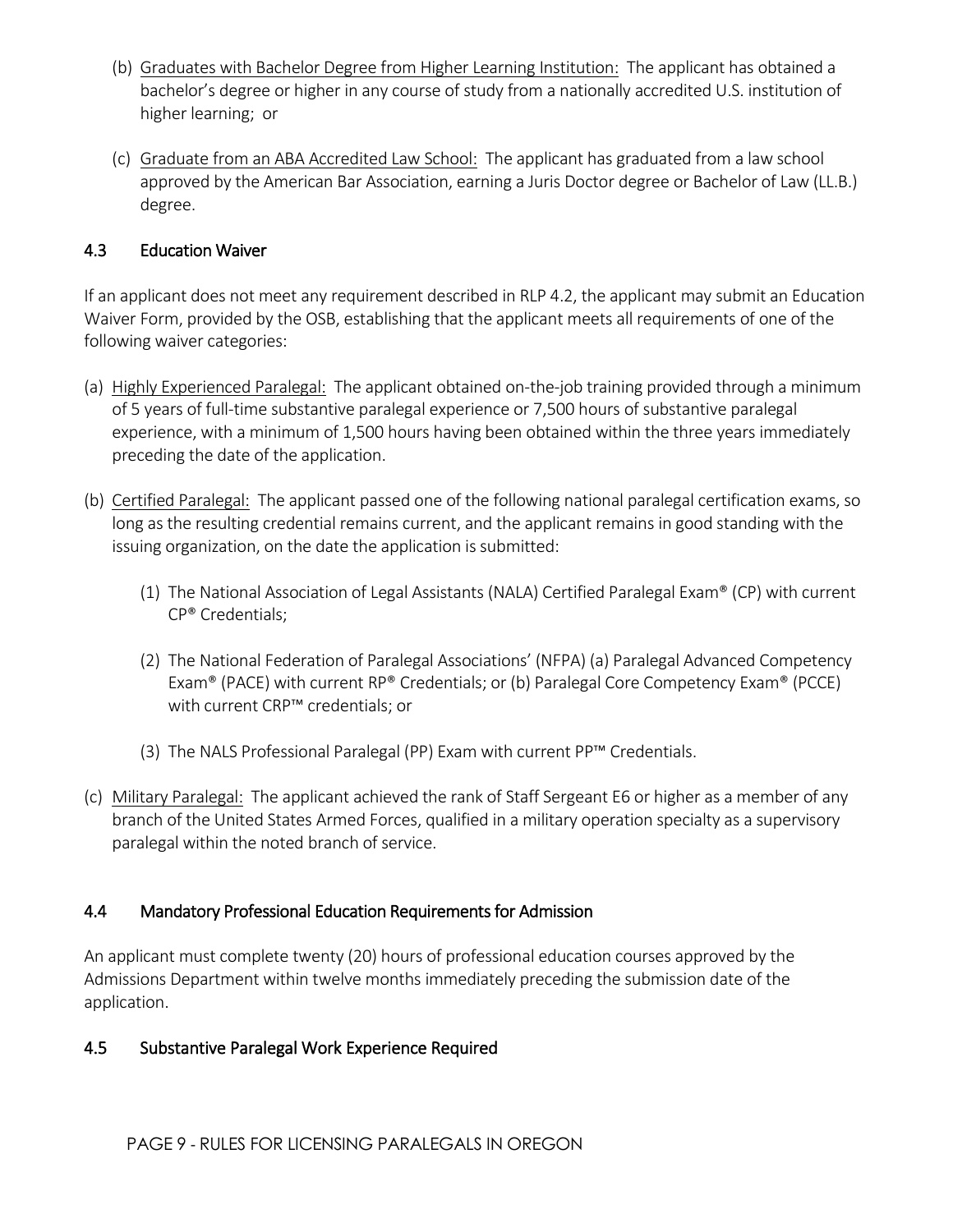In addition to any experience required by RLP 4.2 and 4.3, to establish requisite learning and ability, an applicant must satisfy the following applicable experience requirements:

- (a) Admission Based on an Approved Paralegal Education or Bachelor Degree Substantive Work Experience Requirements: An Applicant seeking admission under RLP 4.2(a) or RLP 4.2(b) must complete 1,500 hours of substantive paralegal experience within the three years immediately preceding the submission date of the application, with no less than 500 hours being completed within each of the relevant three years.
- (b) Admission Based on a Juris Doctorate Degree Substantive Work Experience Requirements: An applicant seeking admission under RLP 4.2(d) must complete 750 hours of substantive paralegal experience within the 18 months immediately preceding the submission date of the application, subject to the following:
	- (1) All 750 hours must involve one of the Practice Areas related to the Endorsements described in RLP 4.6;
	- (2) The Applicant must receive at least one of the Endorsements described in RLP 4.6; and
	- (3) All 750 hours must be verified by an Attorney OSB Member through the Work Experience Declaration contained in Attachment C2 to Appendix A.
- (c) Admission Based on Education Waiver Substantive Work Experience Requirements: An applicant seeking admission under RLP 4.3 must have completed 1,500 hours of substantive paralegal experience within the three years immediately preceding the submission date of the application, subject to the following:
	- (1) At least 500 of the 1,500 hours must have been completed in the last 12 months immediately preceding the submission of Applicant's Application; and
	- (2) All 1,500 hours must be verified by an active Attorney OSB Member through the Work Experience Declaration contained in Attachment C2 to Appendix A.
	- (3) Hours spent training and working within the area of law for which an applicant seeks an Endorsement may be counted toward both the minimum 500 hours required in RLP  $4.5(c)(1)(a)$  and (b), and the minimum hours required for an Endorsement under RLP 4.6.

## 4.6 Endorsement of Practice Area; Limitations on Experience Counted

An applicant must be endorsed in at least one of the following approved Scopes of Practice, by meeting the following requirements:

- (a) Family Law Endorsement: An applicant must have completed 500 hours of experience, all focused on Family Law, within the 18 months immediately preceding the submission date of the application.
- (b) Landlord-Tenant Endorsement: An applicant must have completed 250 hours of experience, all

PAGE 10 - RULES FOR LICENSING PARALEGALS IN OREGON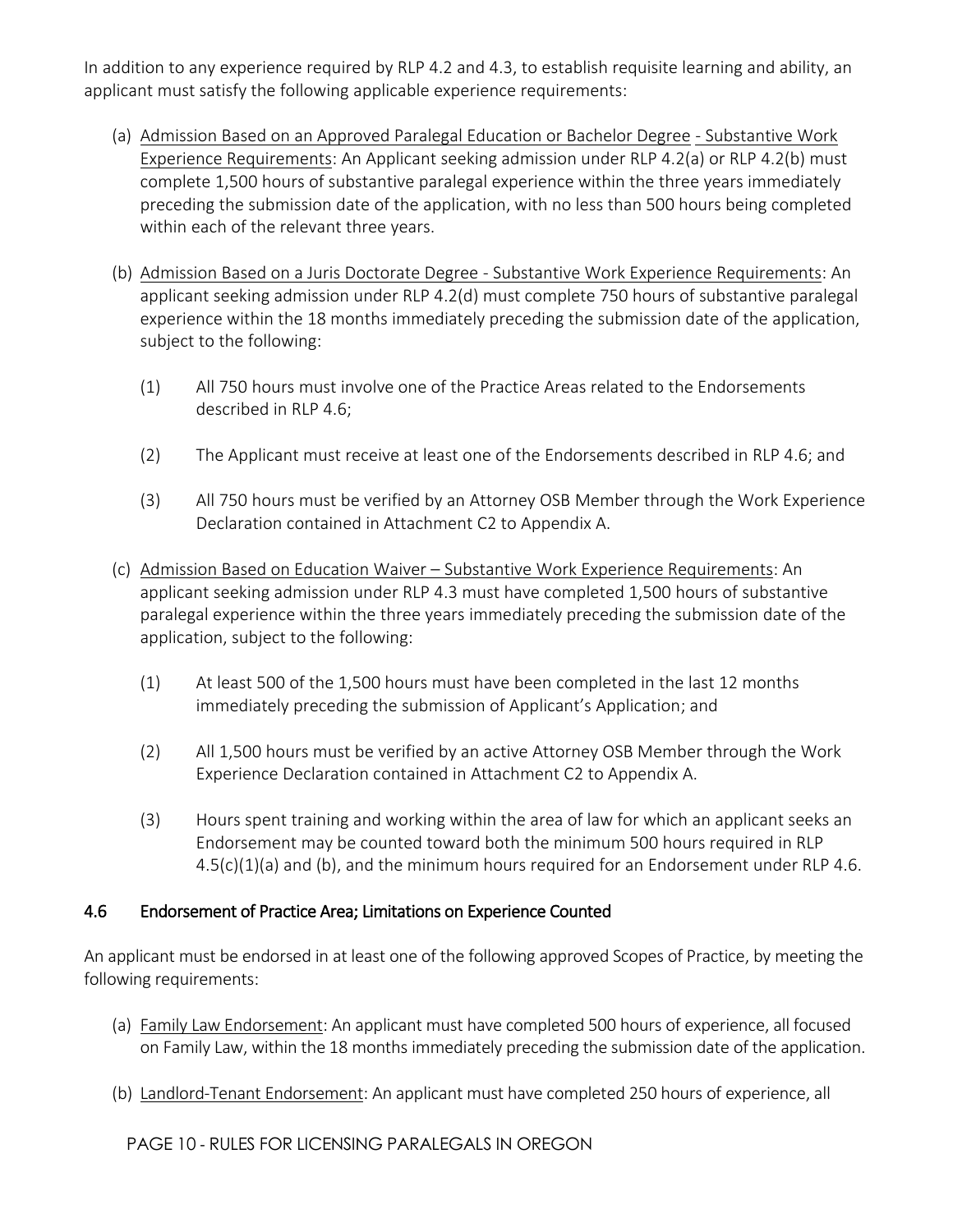focused on Landlord-Tenant Law, within the 12-months immediately preceding the submission date of the application.

# 4.7 Learning and Ability Assessment

The Admissions Department and its designees shall develop assessment methods and processes that evaluate an applicant's learning and abilities in the areas of the law for which an Endorsement is sought, the limits of the applicable Scope of Practice, and the ethical rules and professional responsibilities that apply to a Licensed Paralegal. The assessment methods and processes shall be codified in the regulations that accompany these rules.

# 4.8 Character and Fitness Assessment

An applicant's character and fitness shall be demonstrated through a background screening and, if warranted, a thorough investigation conducted by Admissions Department, and any subsequent interview or hearing required by these rules. An applicant's character and fitness shall be assessed pursuant to the processes set out in Sections 8 and 9 of these rules, and measured against the standards set out in Section 7.

# 4.9 Comity

Applicants that are currently active licensed paralegals (or, regardless of title, substantially equivalent to an Oregon Licensed Paralegal), in good standing with the licensing agency or relevant jurisdictional body; and has lawfully engaged in providing Licensed Paralegal Services for at least one-thousand (1,000) hours per year, in two of the three years immediately preceding the date of their Application may submit a Comity Request form to be exempt from the requirements described in RLP 4.2, 4.5, the portfolio requirement in RLP 6.1, and the requirements under RLP 6.2. The Applicant shall undertake a Scope of Practice Examination provided at the same time and under the same rules as the Entry Exam under Section 6 of the RLP.

# SECTION 5 – POLICIES; STANDARDS; QUALIFICATIONS; and REQUIREMENTS for LICENSED PARALEGALS

In reviewing an applicant's qualifications for a Paralegal License, including character and fitness, the Committee shall uphold the following policies, standards, qualifications and requirements:

# 5.1 Protection of the Public

The first priority of the OSB and the Committee is protection of the legal consumer public. Any significant doubts about an applicant's qualifications should be resolved in favor of protecting the public by recommending denial of an application.

# 5.2 Nondiscrimination Policy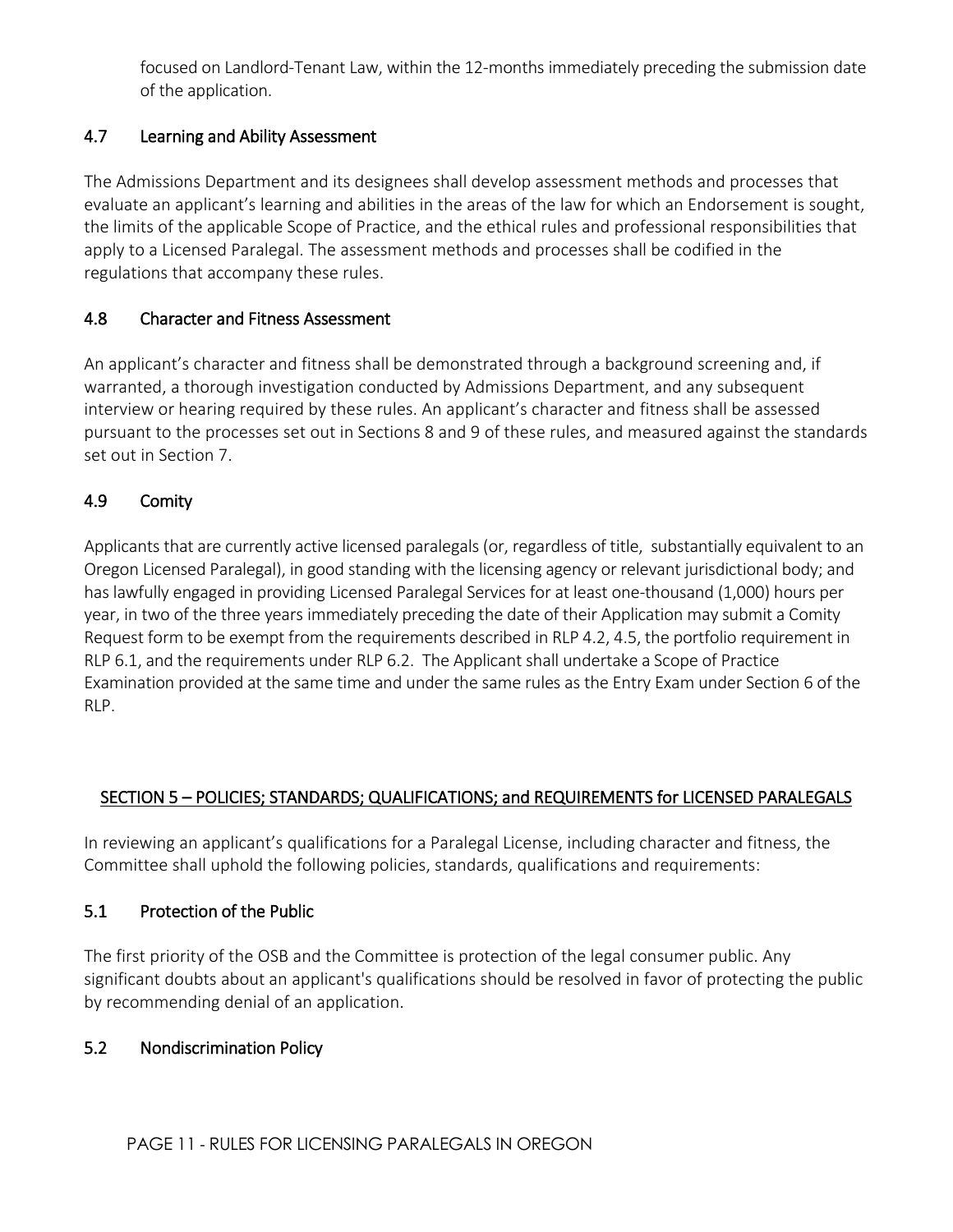The second priority of the OSB and Committee is to execute the policies and standards established by these rules in a manner that considers and fosters diversity and equity in the Oregon legal profession.

# 5.3 Burden of Proof; Clear and Convincing Standard

An applicant bears the burden of proving that the applicant meets each of the qualifications for a Paralegal License by clear and convincing evidence. "Clear and convincing evidence" requires an applicant to show that it is highly probable that the applicant meets the qualifications.

# 5.4 Standards of a Licensed Paralegal

An applicant shall have a record of conduct that demonstrates a level of judgment and diligence that will result in competent representation of the best interests of clients and that justifies the trust of clients, adversaries, courts, tribunals, interested third parties and the general public, with respect to all professional duties owed. This standard should be demonstrated in the Portfolio, any required examinations, and in the character and fitness inquiry and investigation, including any interviews or hearings conducted.

# 5.5 Essential Eligibility Requirements

Demonstration of the following attributes, and the likelihood that an applicant will utilize these attributes in the practice of Licensed Paralegal services, shall be essential to the Admissions Department and the Committee when considering competence, learning, abilities, and moral character and fitness:

- (a) Knowledge of the fundamental principles of law and understanding of how to apply legal principles to the issues and facts presented;
- (b) Ability to competently undertake the fundamental legal skills commensurate with being a Licensed Paralegal; and
- (c) Judgment and character, regardless of circumstance or consequence, to always:
	- (1) Communicate honestly, candidly, and civilly with clients, attorneys, courts, and others;
	- (2) Conduct financial dealings in a responsible, honest, and trustworthy manner;
	- (3) Conduct oneself with respect for and in accordance with the law;
	- (4) Demonstrate regard for the rights, safety, and welfare of others;
	- (5) Demonstrate good judgment on behalf of clients and in conducting one's professional business;
	- (6) Act diligently, reliably, and punctually in fulfilling obligations to clients, lawyers, courts, and others;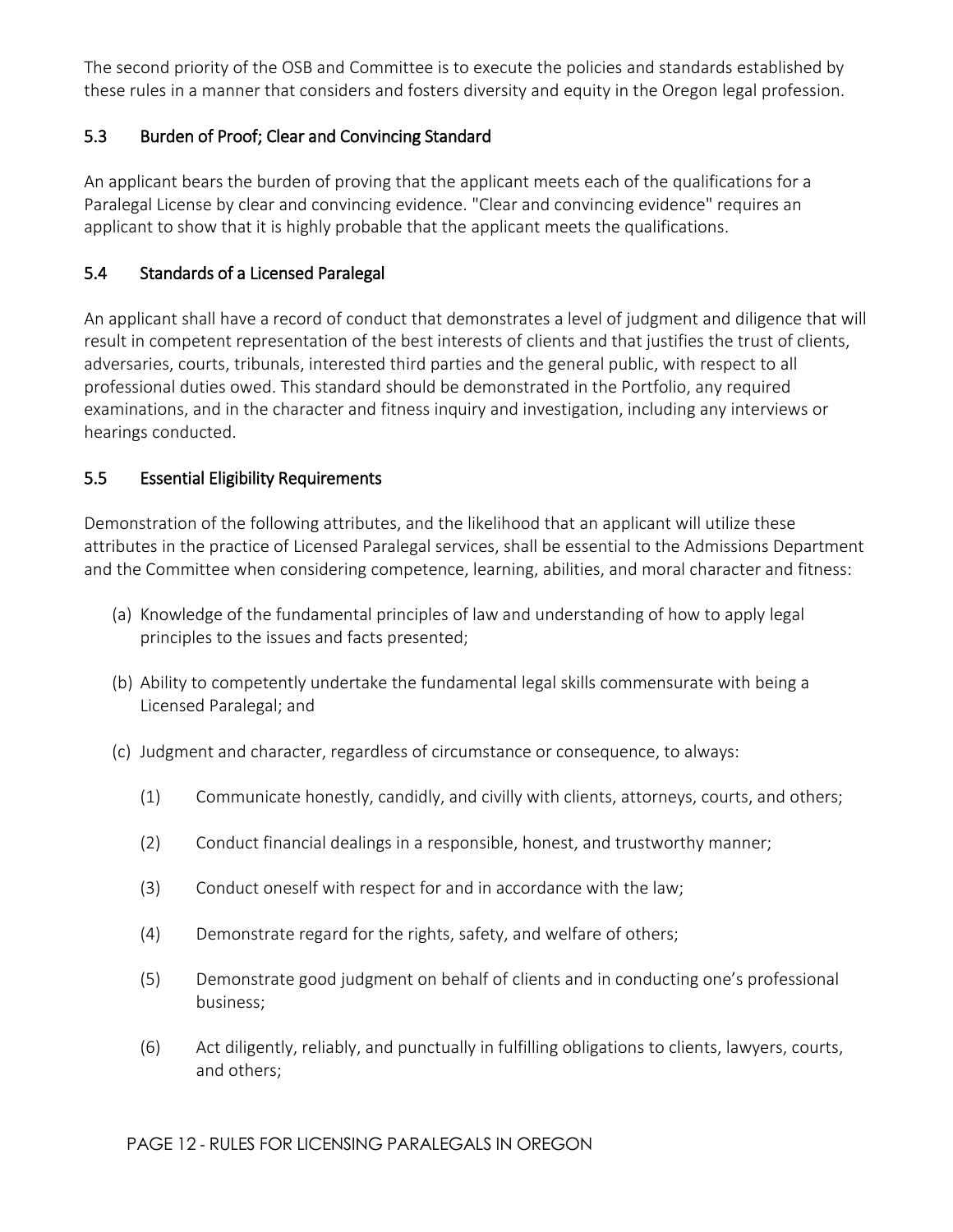- (7) Comply with deadlines and time constraints; and
- (8) Comply with the requirements of applicable state, local, and federal laws, rules, and regulations; any applicable order of a court or tribunal; and the Oregon Rules of Professional Conduct.

# SECTION 6 – PROCESS FOR ESTABLISHING LEARNING AND ABILITY

# 6.1 Portfolio

- (a) The portfolio shall demonstrate competent levels in the qualities, skills, learning and abilities set out in RLP 5.4 and 5.5.
- (b) The portfolio materials should, at a minimum, include a significant body of work in the area of law in which an applicant is seeking Endorsement. Additionally, the portfolio should demonstrate a firm understanding of the types of work that are both within and outside the applicant's Scope of Practice, and an understanding of when a Licensed Paralegal must refer a client to a qualified lawyer.
- (c) The Committee shall review an applicant's portfolio and determine whether the applicant meets the standards and requirements set out in Section 5 of these rules. If the portfolio provides insufficient materials to assess whether an applicant meets the standards or requirements set out in Section 5, the Committee shall request additional materials from the applicant addressing those specific missing standards or requirements.

## 6.2 Requisite Knowledge of Professional Responsibilities

An applicant shall prove that the applicant has the requisite knowledge of the professional responsibilities of a Licensed Paralegal, through one of the following methods:

- (a) Having taken an approved course on the Rules of Professional Conduct applicable to Licensed Paralegals in Oregon, and achieved a grade average of 3.3 or higher on a 4.0-point scale (or equivalent by achieving a grade that is equal to 82.5% or higher on the point scale used by the academic institution from which the course was taken);
- (b) Having passed an OSB-conducted professional responsibility examination that tests the knowledge of examinees on the Oregon Rules of Professional Conduct for Licensed Paralegals; or
- (c) Having achieved a score of 75 or higher ("Passing Score") on the Multistate Professional Responsibility Examination. Prior to submitting the application, the applicant must request that the score be transferred to the Admissions Department prior to submitting the application.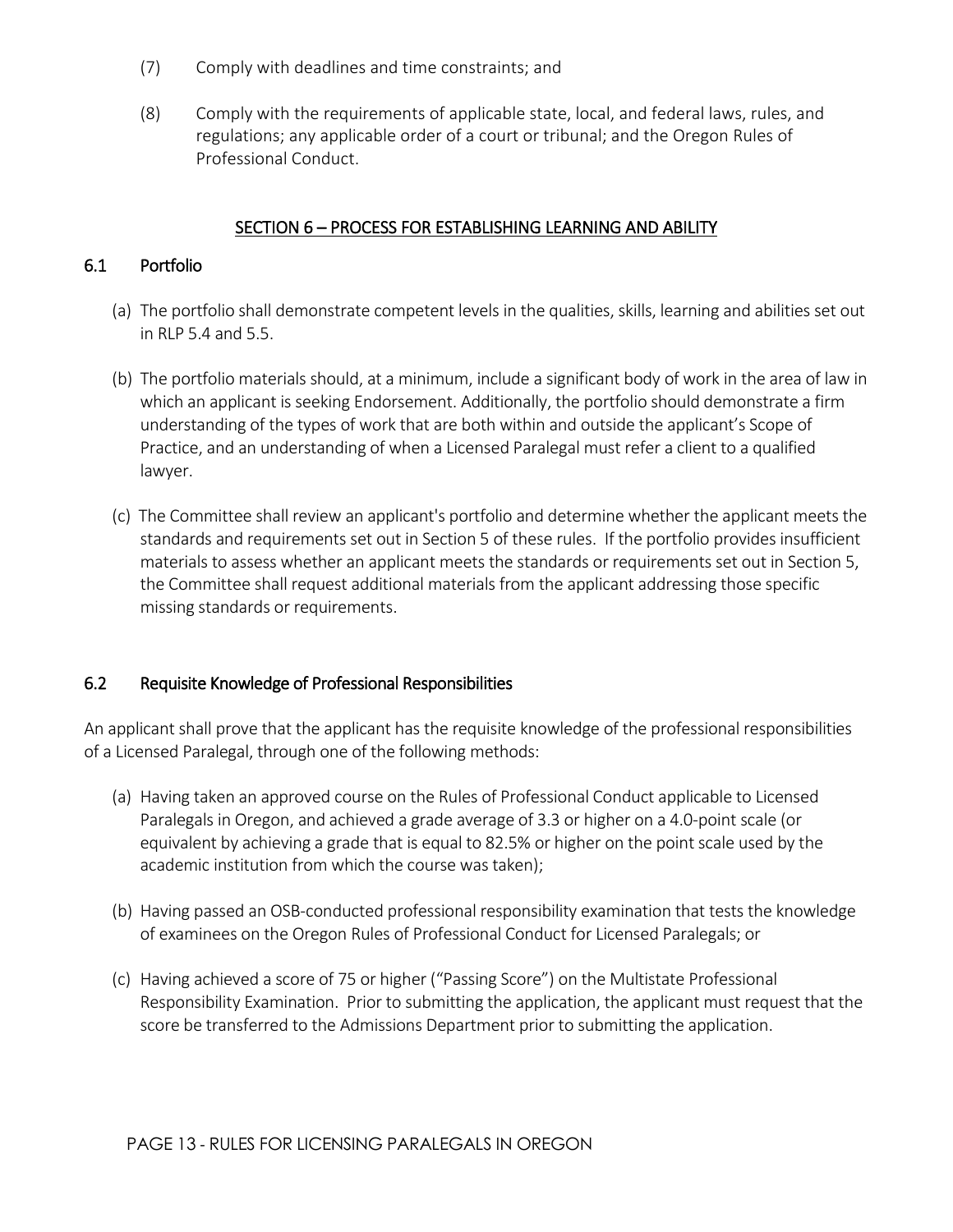# 6.3 Prerequisites for Examination and Examination Cycles

- (a) An applicant is required to pass the OSB paralegal entry Exam described in RLP 6.4.
- (b) No applicant may sit for the entry exam unless and until:
	- (1) The applicant has established that the applicant has the requisite skills and abilities to be a Licensed Paralegal through the Committee's Assessment of the applicant's Portfolio pursuant to RLP 6.1;
	- (2) The applicant has established that the applicant has the requisite knowledge of the Rules of Professional Conduct for Licensed Paralegals in Oregon pursuant to RLP 6.2; and
	- (3) The OSB or the Committee has determined that the Applicant meets all requirements for a Paralegal License, except that the applicant's character and fitness may not not be fully assessed until after passing the entry exam.
- (c) Within a reasonable time after determining that an applicant qualifies to sit for the entry exam, the Committee shall provide written notice to the qualified applicant, that the applicant is eligible to sit for the entry exam within the six months following the date of the notice ("entry exam notice"). The entry exam notice shall be sent by email or any other reasonable electronic means provided by the OSB.

## 6.4 Time, Place, Form and Manner of Entry Exam

The entry exam must test an applicant's learning and ability to retain and apply the rules and laws related to the scope of practice for, and the referral obligations applicable to, Licensed Paralegals in the State of Oregon. Without limiting the foregoing, the OSB may test Applicants on other subjects relevant to being a Licensed Paralegal or an Endorsement sought. If such other subjects will be included in the entry exam, the OSB must provide notice to the applicant taking the examination, pursuant to RLP 6.6.

- (a) The OSB or its designees shall develop and maintain the questions included in the entry exam.
- (b) The entry exam may be offered multiple times throughout each calendar year.
- (c) Each Entry Exam shall take place at a time, place and location established by the OSB.

#### 6.5 Testing Accommodations for Entry Exam; Assessment; Opportunity to Appeal

- (a) Definitions. For the purpose of this rule:
	- (1) "Disability" means a disability as the term is defined under the Americans with Disabilities Act of 1990 (42 USC § 12101 et seq.) ("ADA"), amendments to the ADA, applicable regulations, and case law.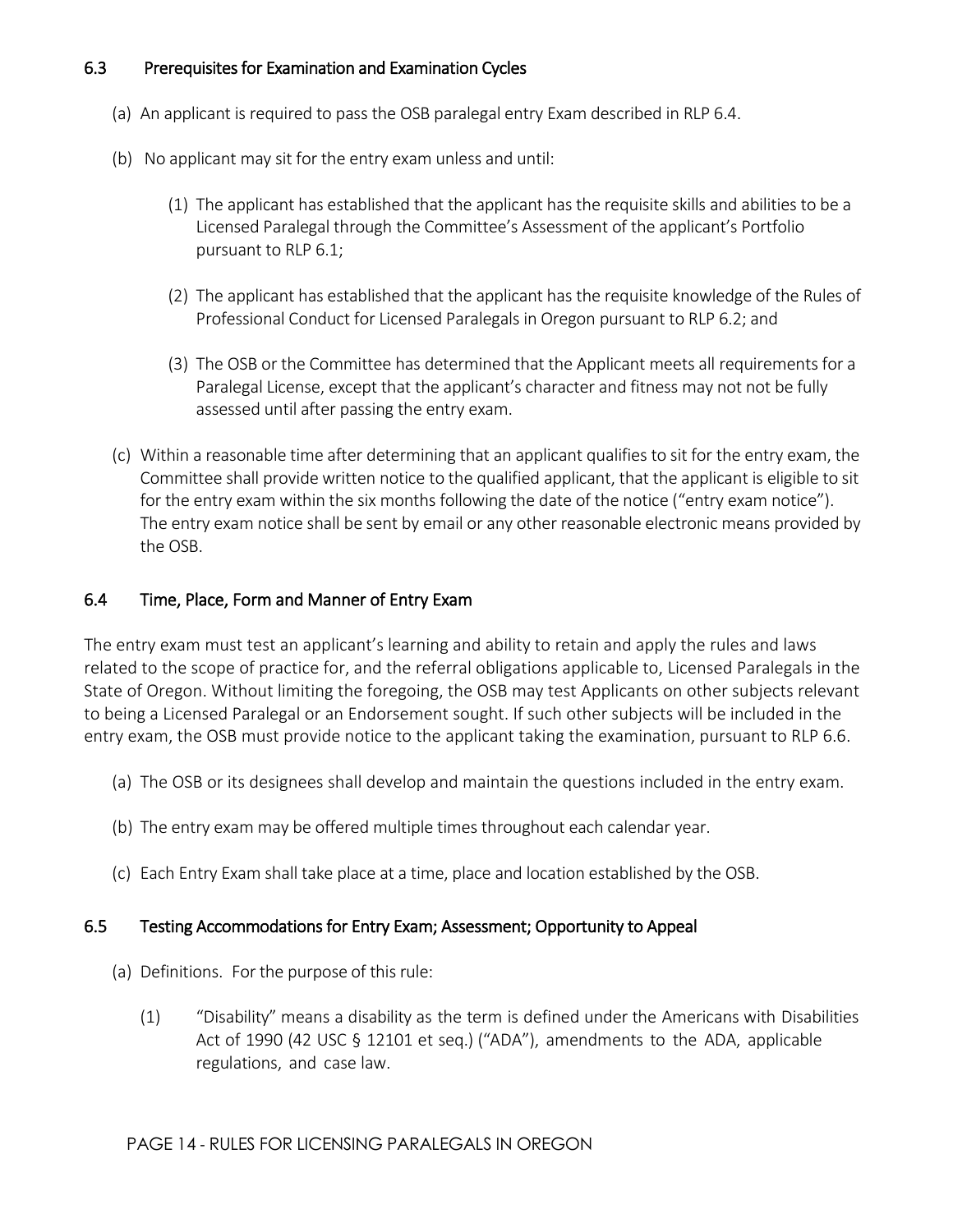- (2) "Qualified professional" means a licensed physician, psychologist, or other health care provider who has comprehensive training in the field related to the Applicant's claimed disability.
- (b) An applicant with a disability that substantially limits one or more major life activities and who desires an adjustment or modification to the standard testing conditions to alleviate the impact of the applicant's functional limitation on the examination process may request reasonable accommodation(s) to take the examination.
- (c) Consistent with the requirements of the ADA, the Admissions Manager shall evaluate any timely and complete accommodation request and determine the extent, if any, to which it will be granted.

(d) An applicant must file a timely and complete accommodation request, using the forms prescribed by the Committee. The filing deadlines for requests shall be two months following the Entry Exam Notice date.

- (e) An Applicant who is breastfeeding may request accommodations to enable the applicant to express milk during the examination.
- (f) The Admissions Manager shall notify the applicant of any decision shortly after reaching a decision on the accommodation request ("Accommodation Notice").
- (g) An applicant may appeal any accommodation decision in which the Admissions Manager provided less than, or an alternative to, the accommodation that the applicant requested. An applicant must file an appeal in writing, within two weeks of the date of the Accommodation Notice ("Appeal Notice").
- (h) Upon receipt of an Appeal Notice, the Admissions Manager shall forward it to the Committee, together with all documentation and communications related to the applicant's accommodation request and the Admissions Manager's decision, as relevant to the appeal.
- (i) The Committee shall review any accommodation appeal submitted to it de novo, during the next regularly scheduled judicial proceeding of the Committee. The accommodation decision reached by the Committee shall be final, and no additional appeals or requests for reconsideration shall be considered, related to the applicant's accommodation requests for the relevant entry exam cycle.

# 6.6 Notice to Applicant; Contents of Examination; Manner of Examination and Accommodation

- (a) At least one month prior to administration of the entry exam, the Admissions Manager shall notify each applicant sitting for the entry exam of the following:
	- (1) The date upon which the examination will be given, and the schedule for the exam day, including the start time, and end time or maximum length of time permitted, for the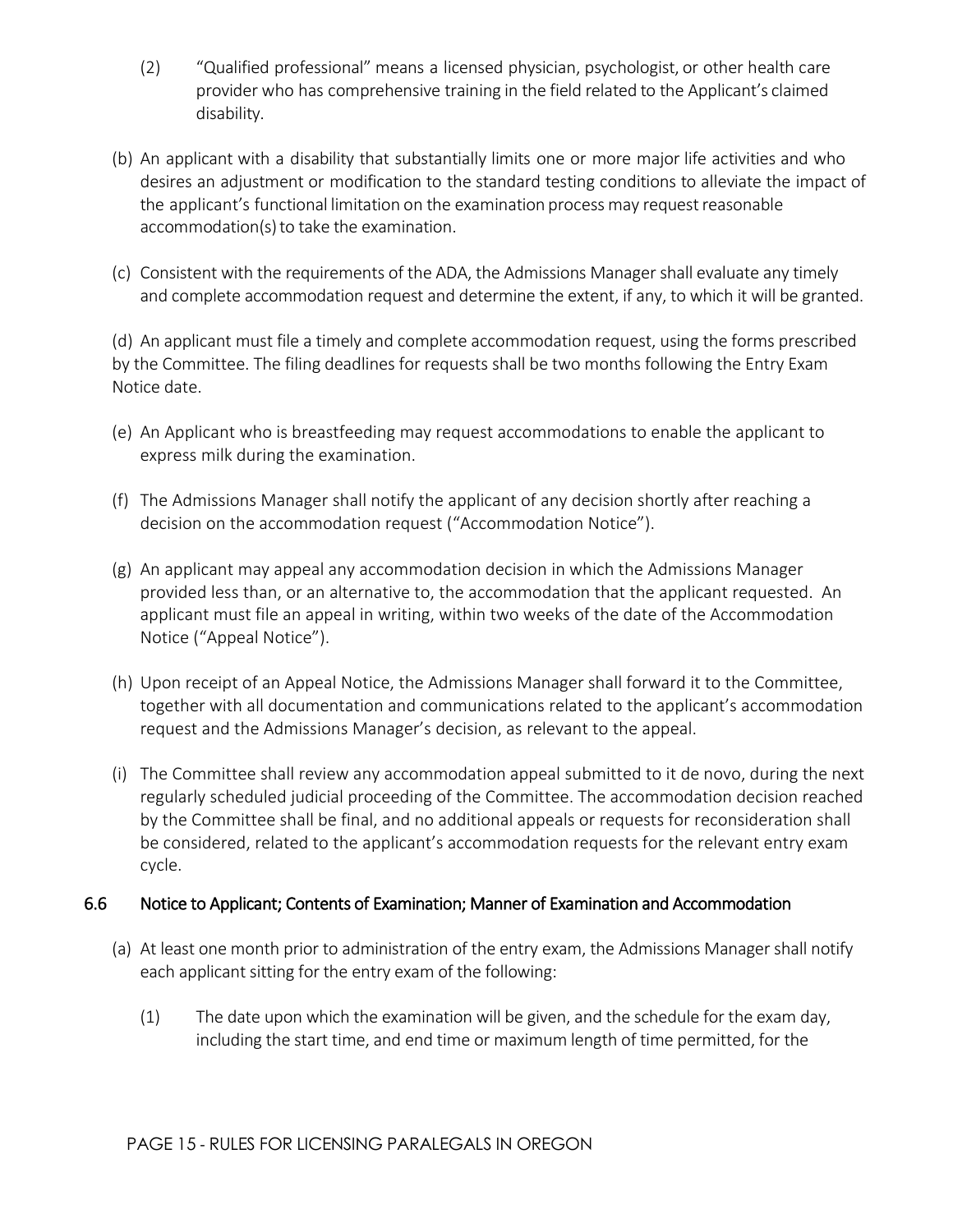relevant exam session(s);

- (2) The number of questions that will be asked during the exam session(s), and the general format of the questions (i.e. multiple choice, short answer, essay, etc.);
- (3) If more than one session, any format differences between each session;
- (4) The location of the examination;
- (5) The general subject matter(s) upon which the applicant will be tested;
- (6) Any accommodation provided to the applicant pursuant to RLP 6.5;
- (7) Equipment or items that the applicant must bring to the exam site or exam room;
- (8) Equipment or items that are not permitted at the exam site or in the exam room; and
- (9) Any rules that apply to the applicant's conduct before, during and after the exam.

#### 6.7 Grading

- (a) The entry exam shall be graded by the OSB, or by any third party to which it delegates such duty.
- (b) Grading must be completed within 60 days of the date of the entry exam.
- (c) Within two weeks of completion of grading the entry exam, the Admissions Manager must notify the applicant of the applicant's score and identify whether the score is passing or failing.

#### 6.8 Review of Examination Paper

- (a) Rubrics, point sheets and grading materials developed, created or used to grade the entry exam shall not be made public or provided to any person, including applicants, other than the Committee, the OSB or the Court.
- (b) There shall be no regrade conducted on the entry exam.
- (c) There shall be no appeal or review of any part of any question or answer to the entry exam, unless authorized by the OSB or the Court.
- (d) An applicant who has failed the entry exam:
	- (1) Has the right to be informed of the total score, scaled or otherwise, and the score required to pass the entry exam in Oregon, within the timeframes described in the Regulations; and
	- (2) May, if the entry exam involved essay questions and within the timeframes established in the Regulations, inspect and obtain, at the applicant's expense, copies of the applicant's

#### PAGE 16 - RULES FOR LICENSING PARALEGALS IN OREGON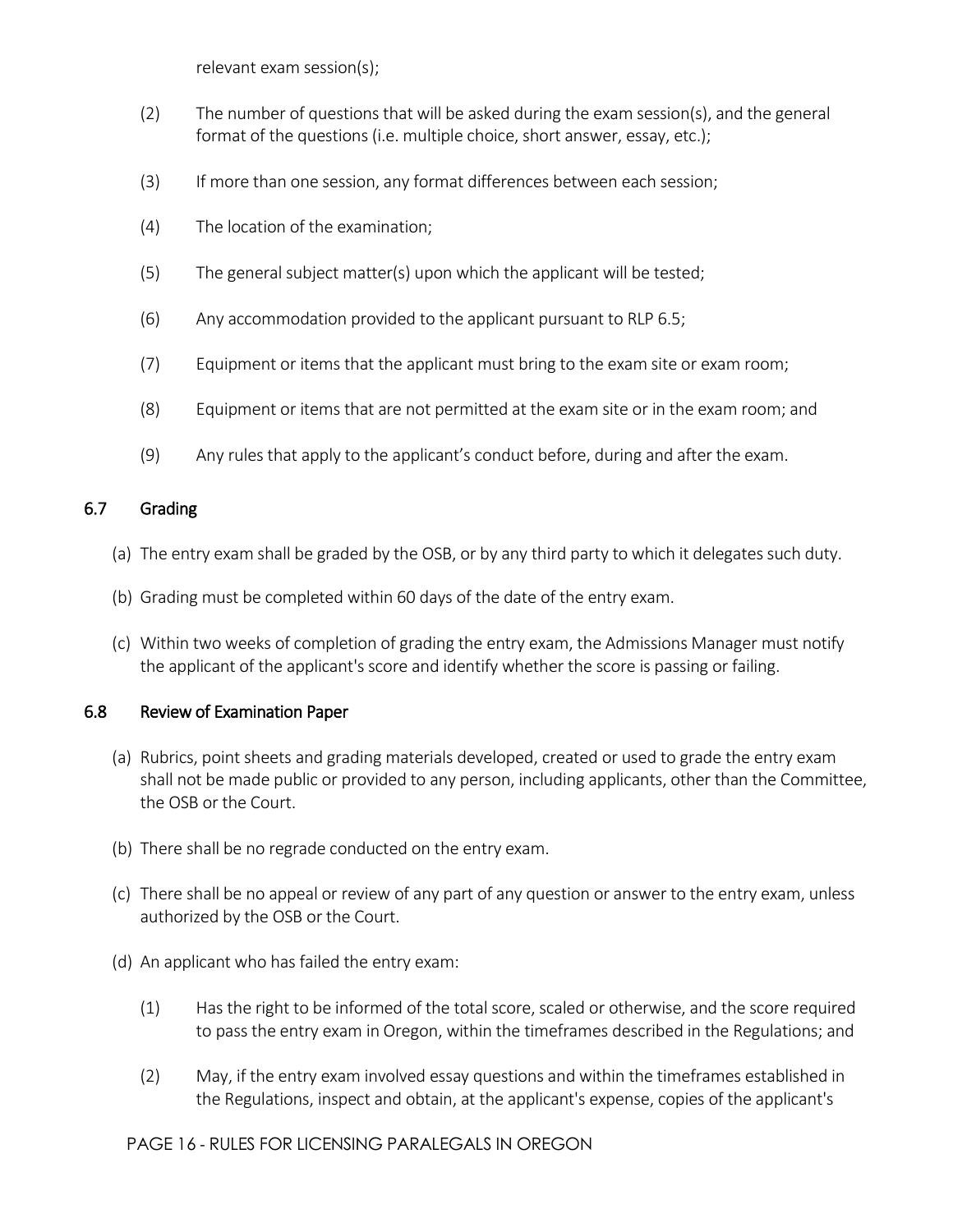handwritten or typewritten answer(s) the essay question(s) to which the answer(s) apply, and the raw scores given for such answer(s).

# 6.9 Effects of Failing or withdrawing from Entry Exam; Expiration of Exam Cycle; Limits to Entry Exams and Exam Cycles

- (a) An applicant may only sit for one entry exam in any given exam cycle.
- (b) If an applicant fails the entry exam during an exam cycle, then the Committee or OSB Staffshall send the Applicant written notice that the application is denied due to failing the entry exam. To gain a new exam cycle and sit for another entry exam, an applicant must complete a new Application; however, the applicant may not gain a new exam cycle until at least three months have passed since the date for which theapplicant was last notified of failure of an Entry Exam.
- (c) If an applicant withdraws the application during an exam cycle, then the applicant waives the ability to be tested during that exam cycle, and must complete a new application to gain a new exam cycle and sit for an entry exam.
- (d) If an exam cycle expires without the applicant sitting for an entry exam, then the applicant must complete a new application to gain a new exam cycle and sit for another entry exam; however, no applicant may receive more than two exam cycles in any twelve-month period.
- (e) Without limiting any rule provided in RLP  $6.1 6.8$ , there shall be no limit to the total number of entry exams taken by an Applicant, to pass the examination.

# SECTION 7 –POLICIES FOR EVALUATING AND MAKING CHARACTER AND FITNESS RECOMMENDATIONS

In addition to the Standards and Policies set out in Section 5 of these rules, the following Policies shall guide all recommendations regarding the character and fitness for each applicant.

# 7.1 Timing of Character and Fitness process and recommendations

To preserve the resources of the OSB, no applicant's character and fitness will be reviewed by the Committee unless and until the Applicant has established that all qualifications and requirements set out in Sections 1 through 6 of these rules have been satisfied, including that the applicant has the requisite skills, abilities and learned knowledge to be a Licensed Paralegal.

# 7.2 Identifying Relevant Conduct; Considering Weight of Evidence; and Evaluation

When considering a recommendation for an Applicant's Character and Fitness under Sections 8 or 9 of these rules, the Committee shall determine the relevance of any facts discovered, and the weight to be given to such facts, in accordance with the Regulations. The following are considered relevant, as they represent potentially disqualifying conduct and will require a determination, pursuant to the Regulations,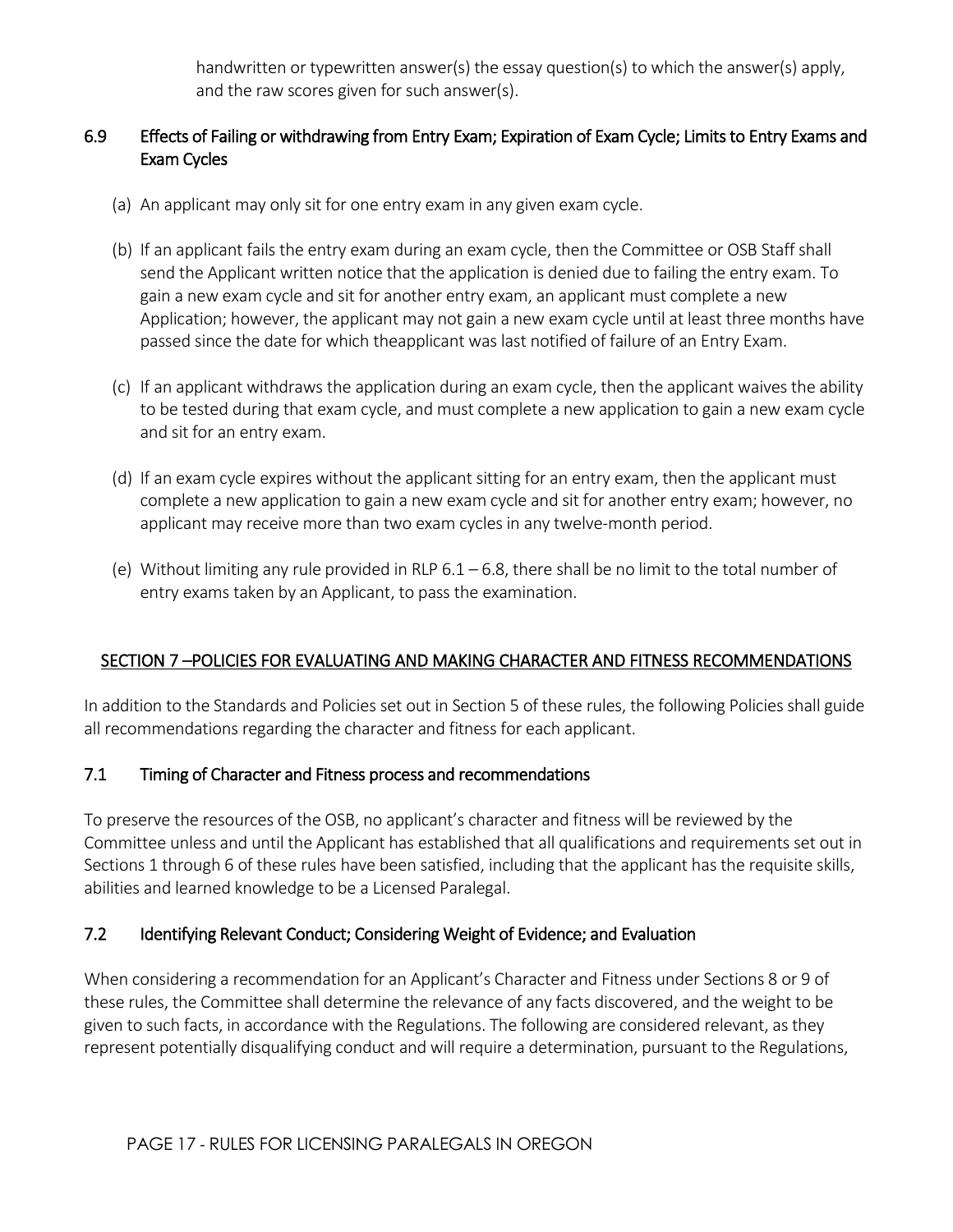that the Applicant has changed as described in RLP 7.3 since the last time the Applicant engaged in the conduct:

- (a) Unlawful conduct;
- (b) Academic misconduct;
- (c) Making or procuring any false or misleading statement or omission of relevant information in connection with any bar application or in any testimony or sworn statement submitted to any licensing board;
- (d) Misconduct in employment;
- (e) Acts involving dishonesty, fraud, deceit, or misrepresentation;
- (f) Acts that demonstrate disregard for the rights or welfare of others;
- (g) Abuse of legal process, including the filing of vexatious or frivolous lawsuits or the raising of vexatious or frivolous defenses;
- (h) Neglect of financial responsibility;
- (i) Neglect of professional obligations;
- (j) Violation of an order of a court;
- (k) Conduct that demonstrates current drug or alcohol use to such an extent that it could impair the ability to practice law within the scope of these rules;
- (l) Denial or delays of admission to the bar in another jurisdiction on character and fitness grounds; or
- (m)Disciplinary action by a lawyer disciplinary agency or other professional disciplinary agency of any jurisdiction;
- (n) Failure to satisfy any significant responsibility owed to a third party for whom the applicant was a parent, caregiver or fiduciary; and
- (o) Other conduct that evidences an inability to practice law within the scope of these rules.

## 7.3 Considerations and Policies for Evaluating Maturation; Reformation or Rehabilitation

If conduct is deemed relevant to an applicant's present character and fitness, then the Committee shall also consider evidence that applicant has changed through a maturation, reformation or rehabilitation process.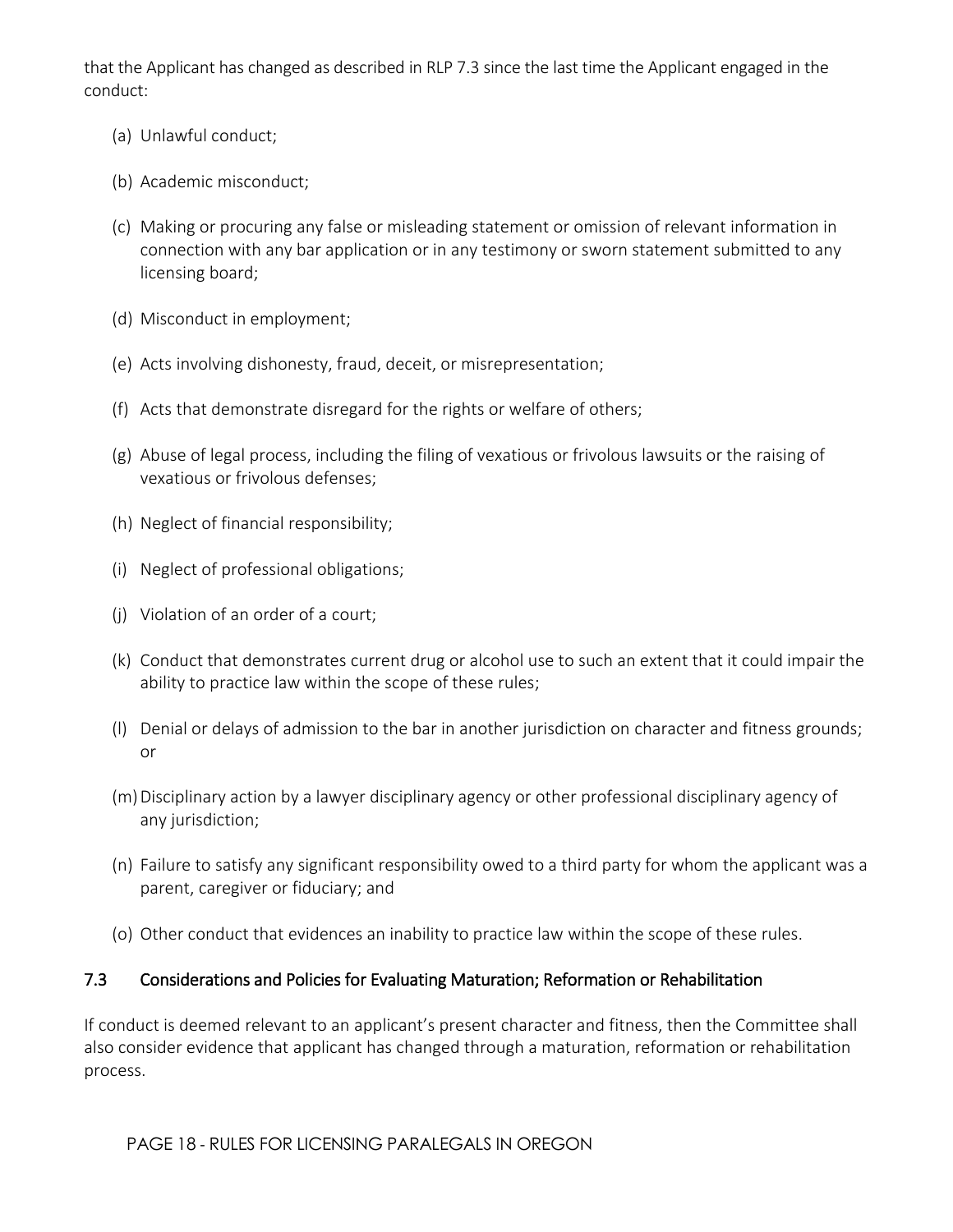# 7.4 Analysis of Past Conduct; Focus on Conduct; Consideration of Conditions

- (a) Analysis for Past Conduct: The character and fitness processes set out in Sections 8 and 9 of these rules are intended to reveal and analyze potentially relevant evidence supporting conduct as defined in RLP 7.2. If such evidence exists, the weight or value of the evidence must be analyzed. If the evidence is perceived to have sufficient weight or value, such that concerns persist about an applicant's character and fitness, then evidence related to claims of maturation, reformation or rehabilitation by the Applicant should be considered pursuant to RLP 7.3.
- (b) Inquiries into conditions: Notwithstanding anything to the contrary in these rules, the Committee shall not initiate an investigation into an Applicant's physical or mental wellbeing, unless and until an Applicant or third-party reveals a physical or mental health diagnosis, condition or issue, in an attempt to explain or mitigate some prior event or conduct in which the Applicant was engaged.

#### 7.5 Relevance of Scientific Evidence when analyzing Character and Fitness

If an Applicant has engaged in relevant conduct that could call into question the applicant's character or fitness, the Committee or Hearing Panel considering the application shall presume that the conduct speaks to the applicant's character or fitness unless and until the applicant offers evidence that the applicant was hindered by a fitness issue when the applicant engaged in the relevant conduct, and that the applicant no longer has such an issue, or through medication, , treatment, therapy, lifestyle or spiritual awakening, the issue no longer poses a risk that applicant might re-engage in such conduct. The Applicant has the burden of proving the foregoing claim through scientific evidence that meets or exceeds the clear and convincing standard. Other than issues similar to the foregoing, scientific evidence should not be considered in assessing an applicant's character and fitness.

#### 7.6 Standards for Conditional Admission

- (a) Conditional Admission Factors and Considerations. When considering a recommendation for an applicant's character and fitness under Sections 8 or 9 of these rules, if the Committee determines, through the factors and considerations listed in RLP 7.2 to 7.5, that the applicant currently possesses the character and fitness required to be a Licensed Paralegal in Oregon, but cannot say that the risk of relapse is sufficiently reduced, then a recommendation of conditional admission may be appropriate.
- (b) Review of Recommendations. A recommendation of conditional admission must include a description of the conduct, analysis of the mitigating factors, the rehabilitation and reformation attempts of the Applicant, the risk of relapse analysis, and the basis for concluding that the conditions placed on Applicant, coupled with the time of the probationary period will reduce the risk. The recommendations must be submitted to the Court pursuant to RLP 8.8.

## SECTION 8 – PROCESS FOR ASSESSING CHARACTER AND FITNESS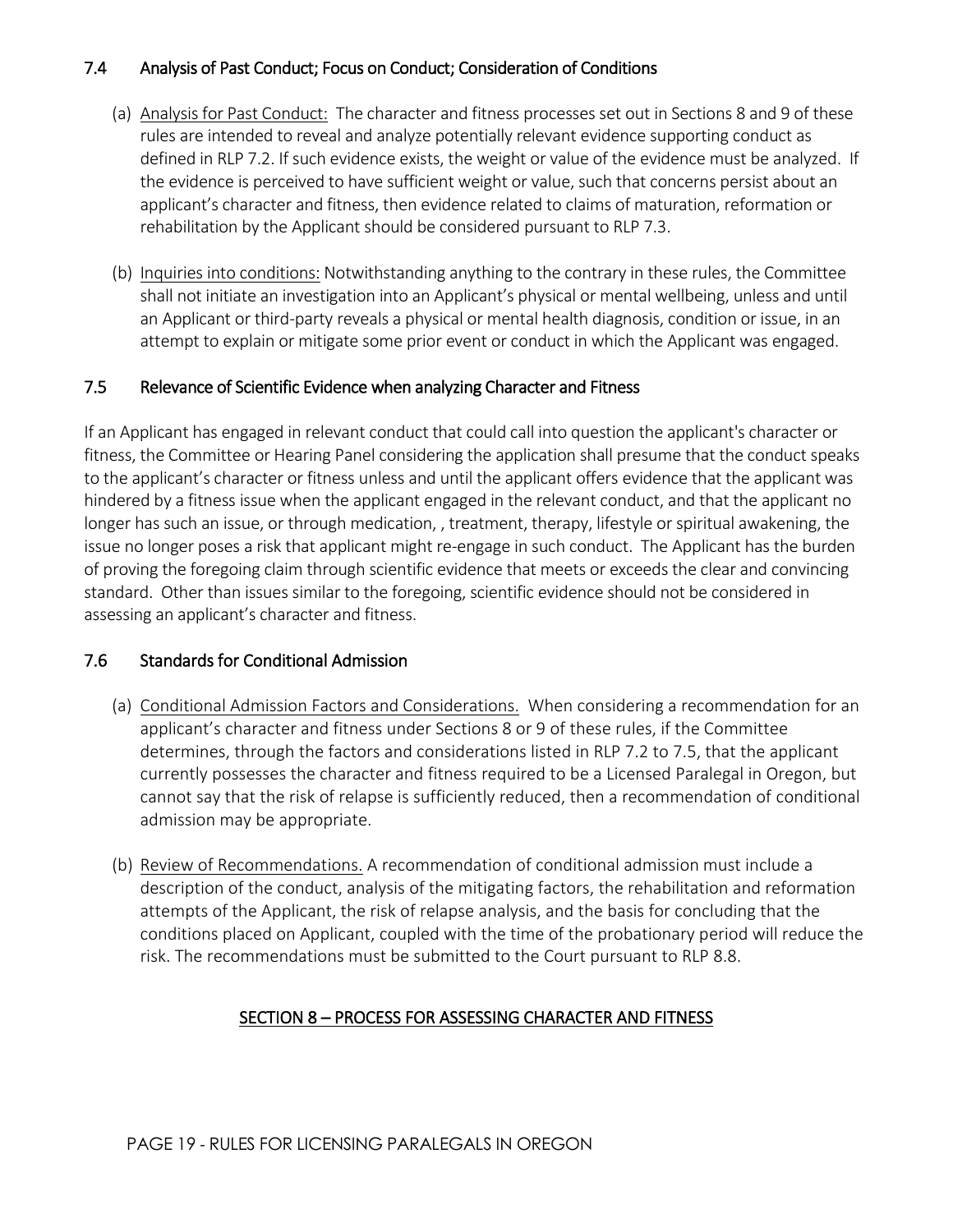# 8.1 Evaluation Protocols for Assessing an Applicant's Current Character and Fitness

Through the screenings, investigations, interviews, and other activities or processes set out in Section 7 of these rules, the Admissions Manager will initially determine if an applicant has the requisite Character and Fitness to provide Paralegal Services in the State of Oregon utilizing the following protocol:

- (a) Determine if Applicant has engaged in any potentially relevant conduct set out in RLP 7.2(a);
- (b) If potentially relevant conduct is discovered, then determine the weight to be given to such conduct by applying the factors set out in RLP 7.2(b); and
- (c) If the factors set out in RLP 7.2(b) indicate that the potentially relevant conduct should be considered in assessing the applicant's current character and fitness, and such conduct weighs negatively on the assessment of the applicant's qualifications, then determine if the applicant has been adequately rehabilitated or reformed from the issues or concerns that caused the applicant to engage in the prior potentially relevant conduct, through the considerations set out in RLP 7.3.

#### 8.2 Listing of Applicant; OSB Website; Publication

Once an applicant has met the requirements to sit for an entry exam, and prior to the issuance of an applicant's Paralegal License, the Admissions Manager shall cause the name of the applicant to be published on the OSB's website or in any other publication approved by the Court. The name of each applicant shall identify the applicant as applying for a Paralegal License and remain online or published for a minimum of 45 days.

## 8.3 Investigation of Applicant's Character and Fitness; Report to Committee

- (a) Admissions staff shall perform background screenings and initial investigations into an applicant's character and fitness.
- (b) The Admissions Manager is authorized to conduct investigations, conduct interviews of an applicant and third parties, and request documents and other evidence from the applicant and third parties for the purpose of determining whether the applicant possess the good moral character and fitness required under these rules.
- (c) The Admissions Manager may, prior to making a recommendation to the Committee under RLP 8.4, request an applicant to appear before Admissions Manager or Admissions Staff as part of the Admissions Manager's investigation.
- (d) The Admissions Manager may, as necessary, ask an Applicant to sign a release requiring a third party to provide a particular document or other evidence that might be material to the Admissions Manager's inquiry.
- (e) Once the Admissions Manager determines that the investigation is complete, the Admissions Manager shall submit a report to the Committee.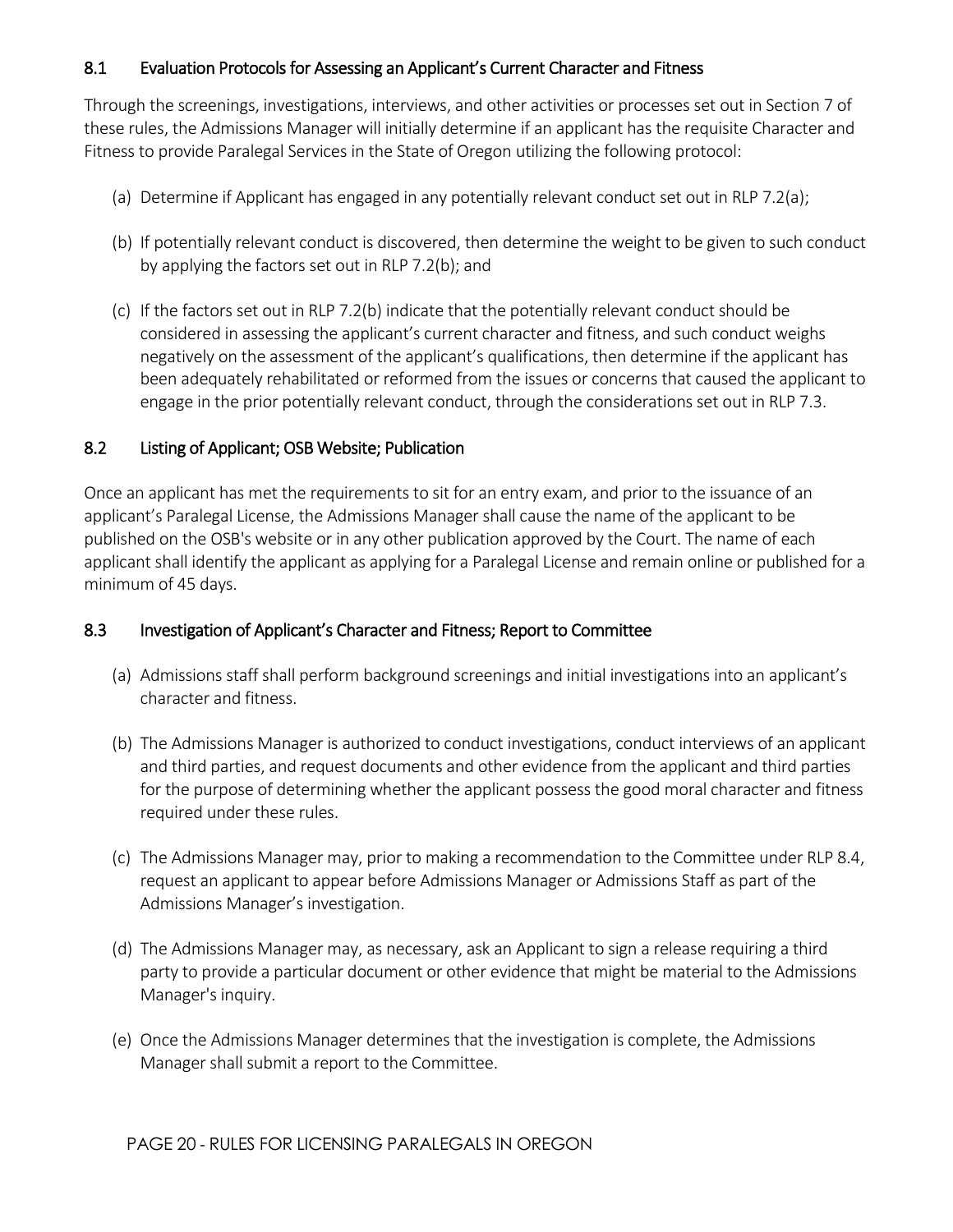# 8.4 Review of Investigation Report; Subsequent Actions

- (a) Following submission of an Admissions Manager's report pursuant to RLP 8.3(e), the Committee must review and deliberate on the report's recommendations at the next meeting scheduled. The Committee's review of Admissions Manager's report is de novo.
- (b) If at least a majority of all nonrecused members of the Committee consider the applicant to be qualified by age and by the requisite good moral character and fitness, and meets or exceeds the requisite learning and ability as required by these rules, then the Committee shall recommend that the Court grant the application and issue a Paralegal License unconditionally or conditionally, pursuant to RLP 8.6.
- (c) If at least a majority of all nonrecused members of the Committee consider the Applicant to not have the requisite good moral character and fitness, then the Committee shall elect to appoint an independent investigator, to further investigate the applicant's background and current good moral character and fitness, pursuant to RLP 8.5.

## 8.5 Appointment of Independent Investigator – Qualifications, Duties, Investigation and Report

- (a) Appointment Process: Within 28 days of the date of the Committee's election to appoint an independent investigator, the Admissions Manager shall present a pool of potential appointees to the Committee, and whichever investigator receives the most votes shall be appointed as the independent investigator.
- (b) Investigation: The independent investigator shall investigate facts relevant to the applicant's Character and Fitness, including but not limited to the particular matter(s) that prompted the appointment.
- (c) Independent Investigator Report: Once the investigation is complete, the independent investigator shall submit a report to the Admissions Manager and shall be prepared to present the report at a subsequent judicial proceeding of the Committee.
- (d) Additional duties: The independent investigator shall have the following additional duties once the report is submitted to the Committee:
	- (1) Appear before the Committee to provide an oral presentation of the independent investigator report, and answer any questions the Committee may have before deliberating their decision;
	- (2) Provide the Committee with a copies of all evidence gathered and all notes made or taken during the investigation, and provide originals at the request of the Committee or Admissions Manager;
	- (3) Provide reasonable support to the Committee in drafting its opinion to the Court;
	- (4) If the Independent Investigator concludes that the application should be denied, the

## PAGE 21 - RULES FOR LICENSING PARALEGALS IN OREGON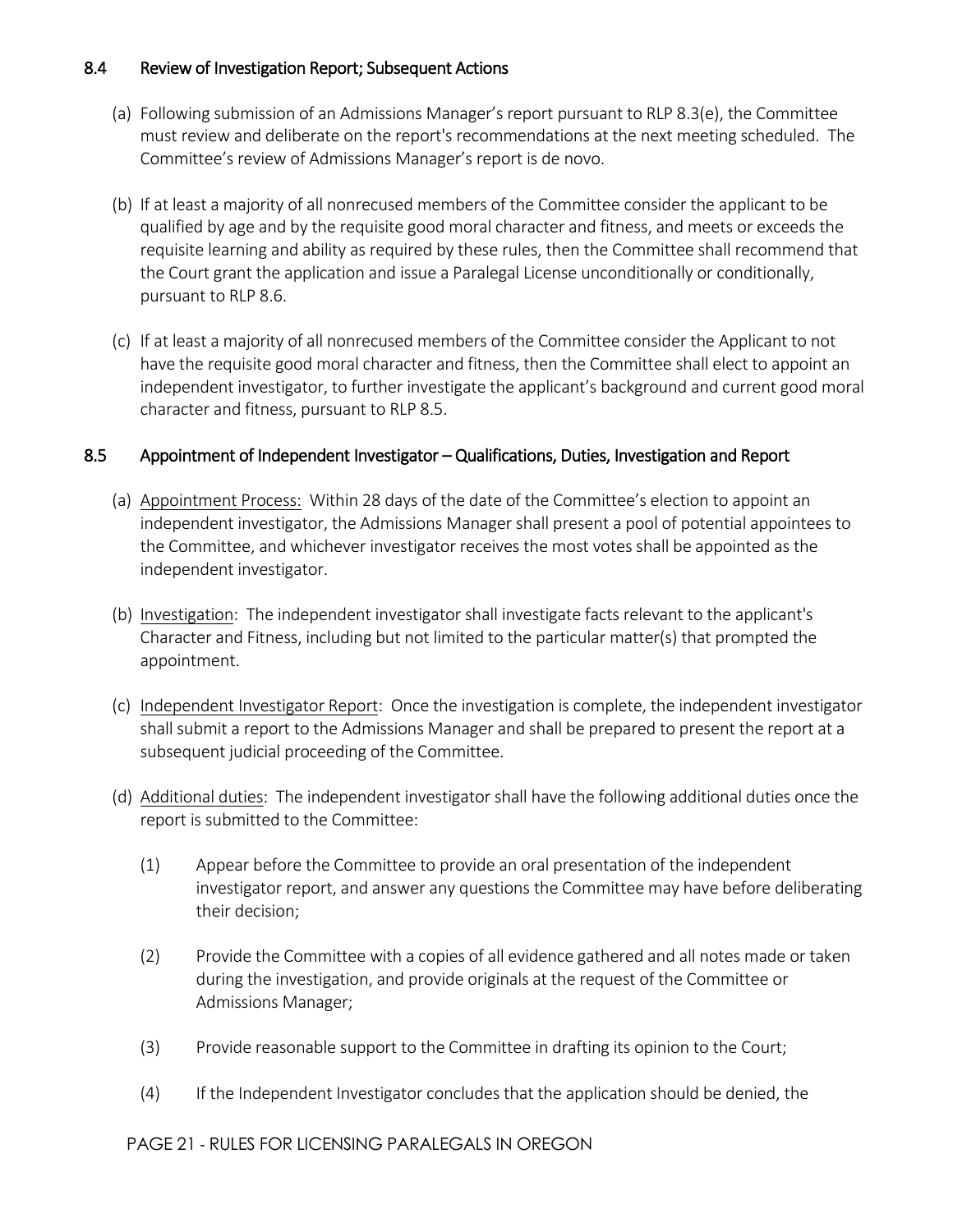Committee follows that recommendation through the process set out in RLP 8.6, and the applicant then seeks a Contested Licensure Proceeding pursuant to RLP 9.1; the Independent Investigator shall have the following ongoing duties related to the application:

- (A) At the request of the special counsel described in RLP 9.2, provide a complete copy of applicant's file, together with all original evidence gathered during the investigation;
- (B) Assist the Special Counsel with contacting witnesses and parties who may have additional evidence or original evidence, rather than a copy, if needed;
- (C) Provide reasonable assistance to the Special Counsel, if needed; and
- (D) Provide testimony or other evidence, at a Contested Licensure Proceeding or a deposition related to such a hearing, if requested by any party.

# 8.6 Review of Independent Investigator's Report, Deliberations and Post-Investigation Actions

- (a) Presentation of Report: Upon receipt of the independent investigator's report, the Committee shall schedule a meeting, during which the independent investigator shall appear to provide a summary of the report and to answer questions from Committee members.
- (b) Deliberations as to the Sufficiency of the Investigation: Subsequent to the presentation of the independent investigator, the Committee shall deliberate on the evidence gathered, the strengths and weaknesses of the investigation, and the assessment of the independent investigator; compare its conclusions with those of the Admissions Manager's report; and determine by a majority vote of all nonrecused members whether the investigation is sufficiently complete to make a recommendation to the Court, or if additional actions are required before providing the Court with a recommendation.

# 8.7 Additional Considerations or Actions Available to Committee

- (a) Ask Applicant to take different approach: If the Committee determines that the applicant engaged in prior relevant conduct, and the factors identified in RLP 7.2(b) do not sufficiently mitigate the concerns raised by the conduct, then the Committee can recommend that the applicant take certain remedial steps to eliminate the Committee's concerns. Once the Admissions Manager confirms that such steps have been taken, the Committee shall reconsider the matter to determine if the application is sufficiently complete to provide a recommendation to the Court.
- (b) Abate the Character and Fitness Evaluation to allow for Additional Rehabilitation or Sobriety: If the Committee determines that the applicant is in the process of reformation or rehabilitation, but the applicant needs more time in such process, without a relapse, before the Committee can recommend a conditional admission, then the Committee may recommend that the applicant abate the application for a period of up to one-year. At the end of the abatement period, the Admissions Manager shall confirm that the applicant has remained in rehabilitation, reformation or sobriety without relapse, and report the facts to the Committee. The Committee then shall follow the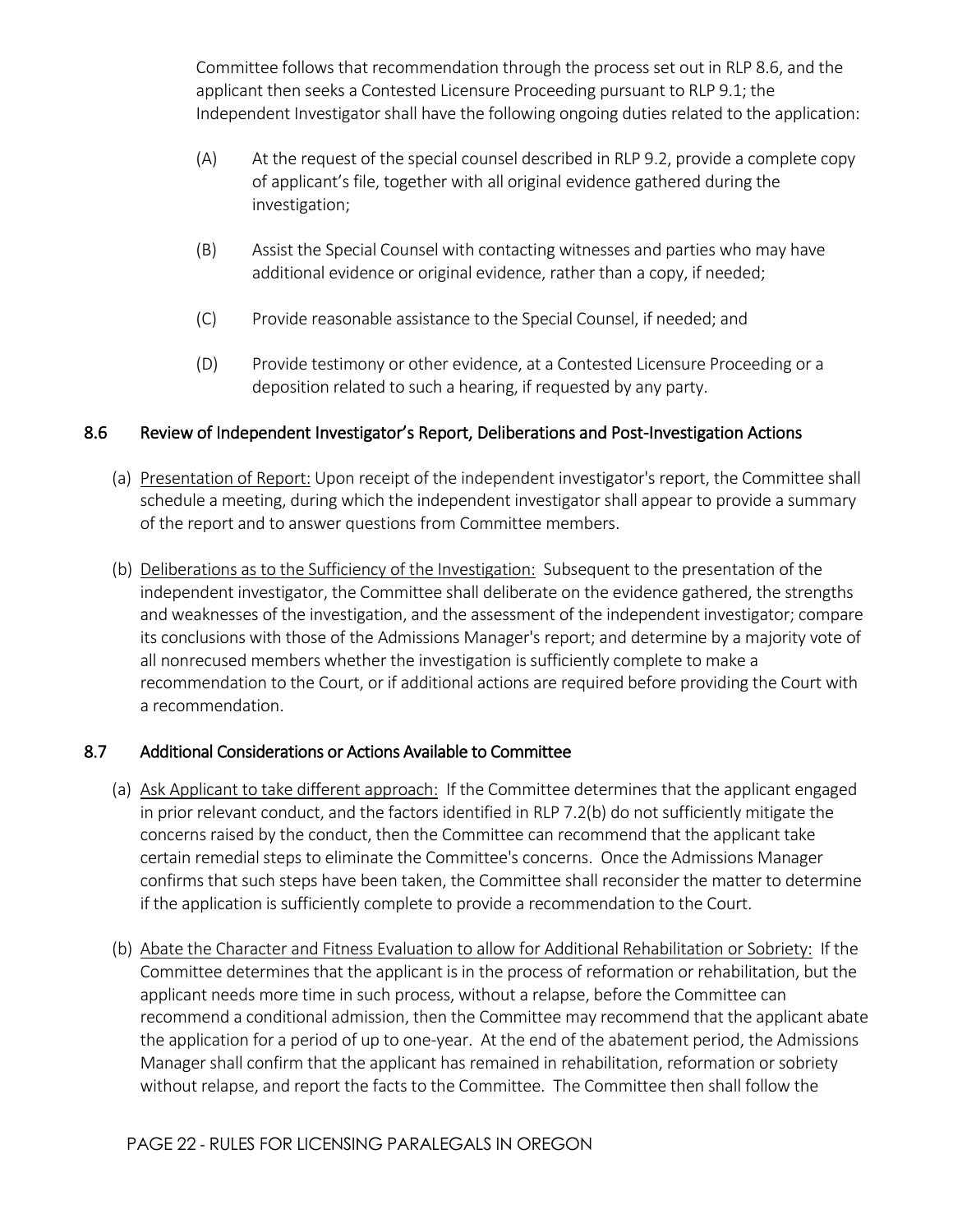procedures set out in RLP 8.8 below.

#### 8.8 Recommendation to the Court

- (a) Following a complete investigation and sufficient deliberations, the Committee shall provide the Court with a recommendation whether the applicant should be granted a Paralegal License.
- (b) The recommendation of the Committee must include one of the following licensing options, selected by a majority vote of all non-recused members:
	- (1) Deny the license for failure to comply with RLP 3.4(a);
	- (2) Deny the license, which may be subject to an evidentiary hearing, as provided in RLP 9.10;
	- (3) Issue a Paralegal License unconditionally; or
	- (4) Issue a conditional Paralegal License, subject to conditions during a probationary period, together with the identification of the party to monitor the Applicant during the probationary period.

#### 8.9 Notice to Applicant of Recommendation

- (a) Recommendations to License Applicant Unconditionally: If the Committee submits an unconditional licensure recommendation to the Court, the Admissions Manager shall provide the Applicant with a copy of the recommendation via email.
- (b) Adverse Recommendations: If the Committee's recommendation to the Court is a conditional Licensure recommendation, or a denial on any basis, the Admissions Manager shall provide the Applicant with a copy of the recommendation via email, and a physical copy sent via certified mail, return receipt requested. The Committee shall file the recommendation with the Court after 28 days if applicant does not contest the recommendation.

## SECTION 9 – CONTESTED LICENSURE PROCEEDINGS

## Procedural Framework and Responsibilities

#### 9.1 Petition to Review Adverse Recommendation

Not later than 28 days after the Committee submits an adverse recommendation on an application pursuant to RLP 8.9(b), the applicant may contest the Committee's recommendation by filing with the Admissions Department a petition stating that the Applicant seeks a Contested Licensure Proceeding before a hearing panel pursuant to Section 9 of these rules..

## 9.2 Appointment of Special Counsel; Qualifications

PAGE 23 - RULES FOR LICENSING PARALEGALS IN OREGON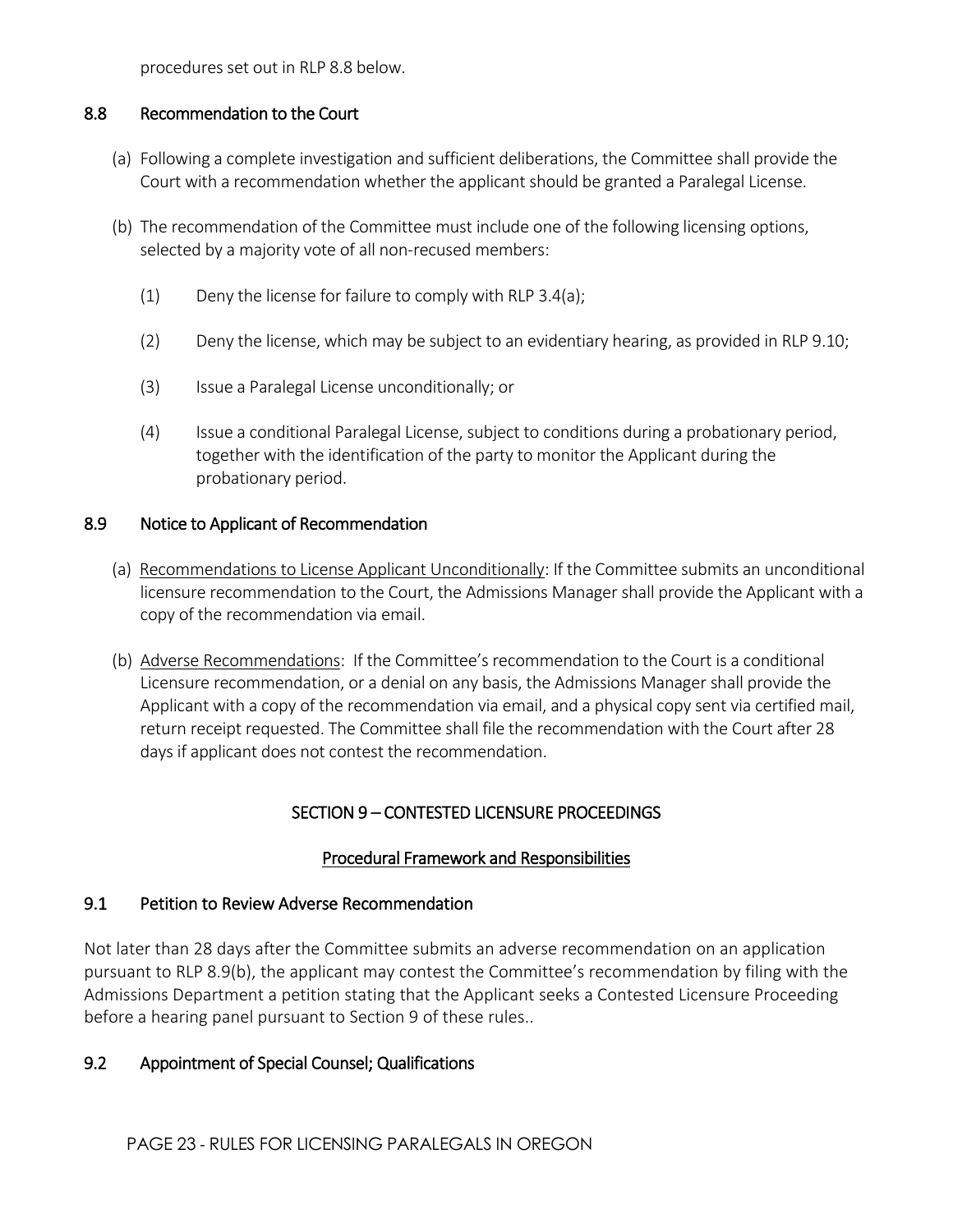Within 28 days of the date of the receipt of an applicant's petition under RLP 9.1, the Admissions Manager shall submit to the OSB Adjudicator a copy of the adverse recommendation and the applicant's petition. The Admissions Manager shall appoint an individual as the special counsel for the relevant Contested Licensure Proceeding.

# 9.3 Establishment of Hearing Panel, Responsibilities, Decision Process, Written Opinions

Upon the Admission Manager's notice to the OSB Adjudicator under RLP 9.2, the OSB Adjudicator shall appoint two members of the Committee to serve as members of a hearing panel for the applicant's Contested Licensure Proceeding. The OSB Adjudicator shall be the Presiding Member of the hearing panel. If the OSB Adjudicator is not able to perform the duties of the Presiding Member, then the Board of Bar Examiners liaison to the Committee shall be appointed to be the Presiding Member. The hearing panel shall develop a record from the Contested Admission Proceeding, including any authorized post-proceeding submission by the applicant or special counsel. The hearing panel shall deliberate on such record, to recommend a final disposition of the Contested Licensure Proceeding to the Court. The Hearing Panel shall issue a written opinion to the Court pursuant to RLP 9.6. The hearing panel's deliberations, decisions and written opinions shall follow the policies and processes set out in Section 7 of these rules.

# 9.4 Initiation and Purpose of a Contested Licensure Proceeding

The hearing panel shall conduct a proceeding, to be known as a Contested Licensure Proceeding:

- (a) Purpose: The hearing panel shall inquire into whether an applicant possesses the requisite character and fitness to practice law in Oregon, as set out in RLP 1.0 and RLP 7.1 to RLP 8.9.
- (b) Initiation of Proceeding: After the hearing panel membership is established, and the special counsel has been appointed, the OSB Adjudicator shall request that the special counsel submit a Denial Statement.
	- (1) Denial Statement: A Denial Statement that includes a statement of facts to be corroborated by evidence presented during the Contested Licensure Proceeding, together with sufficient analysis for the hearing panel to understand the Committee's basis for denying the application.
	- (2) Applicant's Answer to Denial Statement: The applicant shall file an answer to the Denial Statement within 14 days after being served with the statement and notice to answer. The answer shall be filed with the Disciplinary Board Clerk.
	- (3) Initiation of Hearing: After the answer is filed or upon the expiration of the time to file an answer, the matter shall proceed to hearing in the manner and processes ordered by the Presiding Member.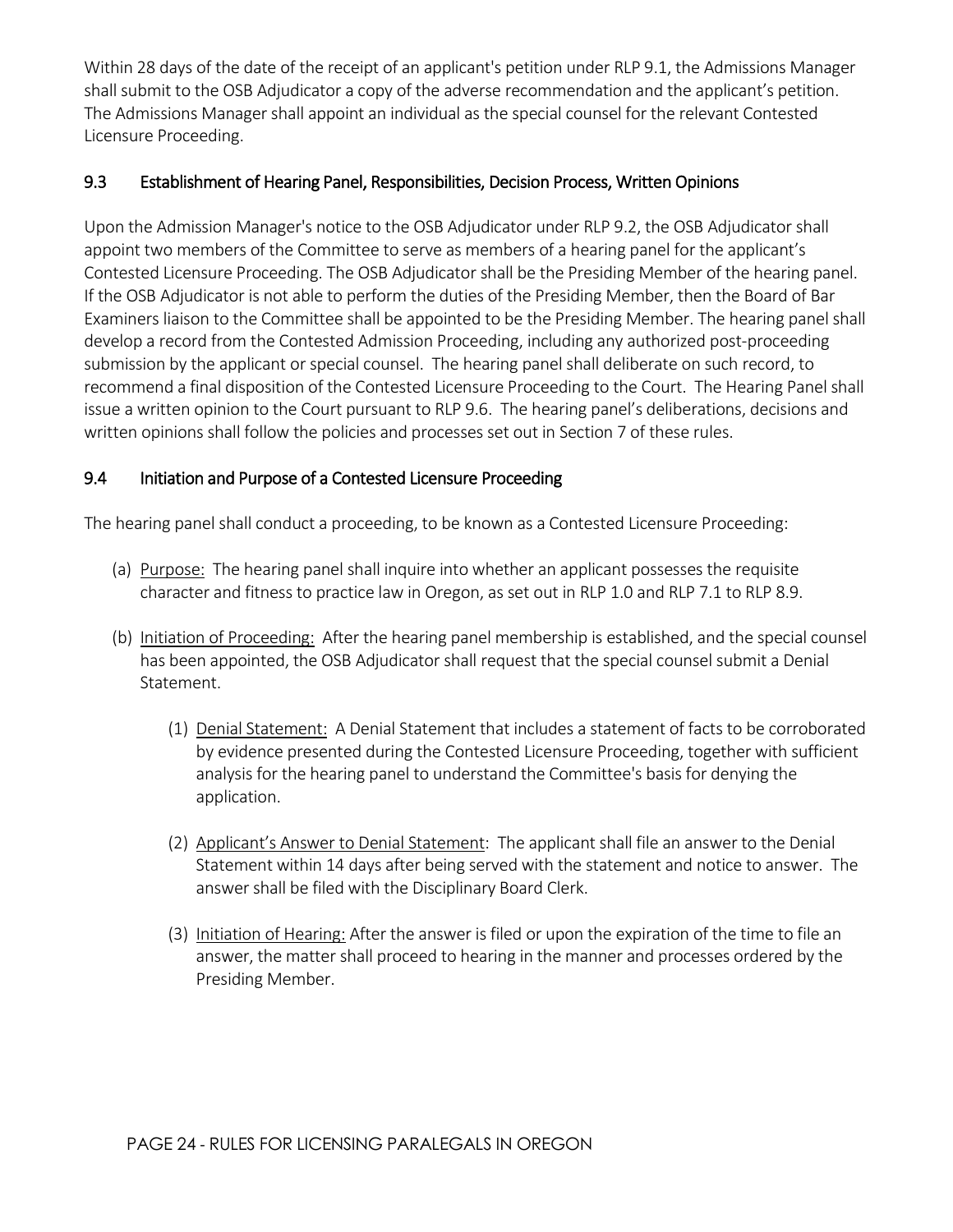# The Contested Licensure Proceeding Hearing

#### 9.5 Hearing Conducted by Presiding Member

- (a) Governing Procedures: Except as otherwise ordered by the Presiding Member, the Contested Licensure Hearing Shall be conducted, as much as practicable, in accordance with Titles 4 and 5 of the OSB Rules of Procedure ("Bar Rules" or "BR").
- (b) Burden of Evidence Special Counsel: The special counsel shall initially bear the burden of producing evidence that reasonably supports the Committee's denial recommendation.
- (c) Burden of Proof Applicant: The applicant bears the ultimate burden of proving that the applicant has the requisite good moral character and general fitness to provide Licensed Paralegal Services in Oregon. The applicant must establish, by clear and convincing evidence, that the applicant meets all the elements of each requirement set out in Section 7.
- (d) Transcript of Proceedings; Correction of Errors; Settlement Order. Each Contested Licensure Hearing shall be transcribed and shall comply with the Oregon Rules of Appellate Procedure as to form. The transcription shall be certified by the person preparing it. If the applicant requests that a transcript, the applicant shall pay the cost of transcription.

# Decision of the Hearing Panel

## 9.6 The Hearing Panel Decision Making Process

- (a) Hearing Panel Decision: The hearing panel shall deliberate and reach a decision pursuant to RLP 9.3.
- (b) Written Decision: Upon the conclusion of Contested Licensure Hearing, the Hearing Panel shall issue a written opinion. The applicant may seek review by the Court of that decision, by filing a request for review pursuant to RPL 9.7. If the applicant does not timely file a request for review, the decision of the Hearing Panel shall be final on the 31st day following issuance of the decision by the hearing panel.
- (c) Extensions of Time to File Opinions: If the hearing panel requires additional time to issue its decision, the Presiding Member may so notify the parties. The notice must include the anticipated date by which a decision shall be issued, not to exceed 90 days after the date originally due. If no decision is issued within 90 days after the date stated in the notice, either party may file a motion with the Disciplinary Board Clerk, seeking issuance of a decision. If no decision has issued by 120 days after the date originally due, either party may petition the Court to enter an order compelling the hearing panel to issue a decision by a date certain.
- (d) Costs and Disbursements: Once the transcript of the proceeding is finalized and the hearing panel's decision has issued, the Presiding Member shall identify the prevailing party and request a statement of costs and disbursements incurred from the Prevailing Party. The prevailing party shall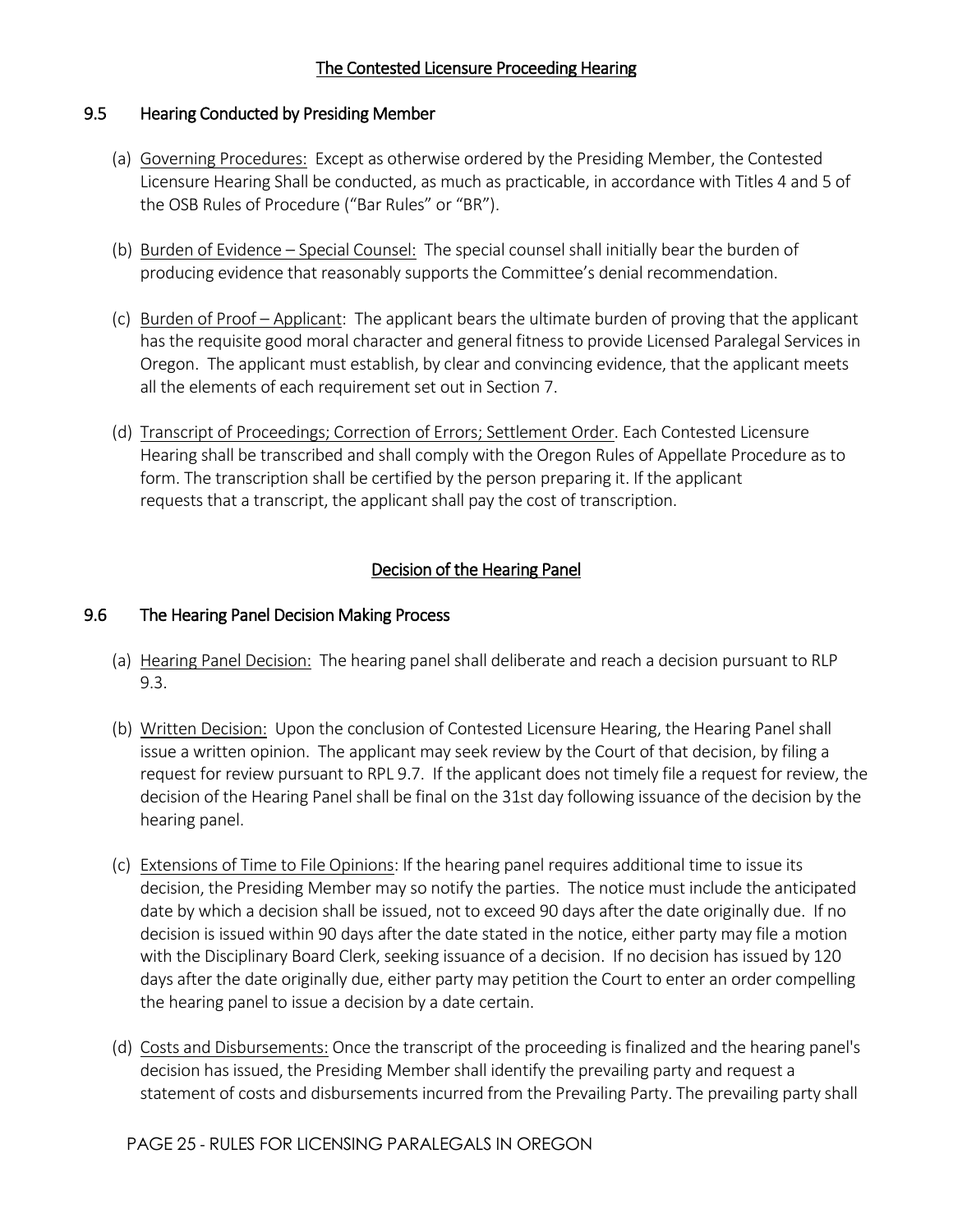submit to the Disciplinary Board Clerk an itemized list of permitted costs and disbursements ("Costs and Disbursements") within five business days following the written request, with an email copy to the other party. If the Committee is the prevailing party, the debt shall be owed to the Oregon State Bar, and any order granting costs and disbursements to the prevailing party shall identify the Oregon State Bar as the creditor.

(e) Costs and Disbursements Order: Within five business days of receipt of the email copy of the itemized cost and disbursement statement from the prevailing party, the nonprevailing party may submit to the Disciplinary Board Clerk written objections to any of the items listed in the prevailing party's cost and disbursements. Within five business days following receipt of the nonprevailing party's objections, or the date for which such objections were due, the Presiding Member shall issue an order awarding the prevailing party costs and disbursements, which lists the items that are included in the award and the amount awarded for each included item. The costs and disbursements order shall be included with any opinion(s) submitted to the Court.

## 9.7 Request for Review

Within 30 days after the date that the hearing panel issued its decision, the Applicant may file with the State Court Administrator a request for review as set forth in BR 13.8. A copy of the request for review shall be served on the Admissions Manager.

# Supreme Court Review of Hearing Panel Decision

#### 9.8 Procedure in Supreme Court

- (a) Record: Within 30 days of the filing of an applicant's request for review, the Presiding Member shall file the hearing panel's written decision with the State Court Administrator, together with the record of the Contested Licensure Proceeding with the State Court Administrator.
- (b) Briefs: No later than 28 days after the Court's written notice to the applicant and the OSB of receipt of the record, the applicant shall file an opening brief. The opening brief must include a request for relief asking the court to modify or reject, in whole or in part, the decision of the trial panel. Otherwise, the format of the opening brief and the timing and format of any answering or reply briefs shall be governed by the applicable Oregon Rules of Appellate Procedure. The failure of the applicant or the Bar to file a brief does not prevent the opposing litigant from filing a brief.
- (c) Oral Argument: The Oregon Rules of Appellate Procedure relating to oral argument apply in these Contested Licensure Proceedings.

#### 9.10 Nature of Review

The Supreme Court shall consider each matter de novo upon the record and may adopt, modify, or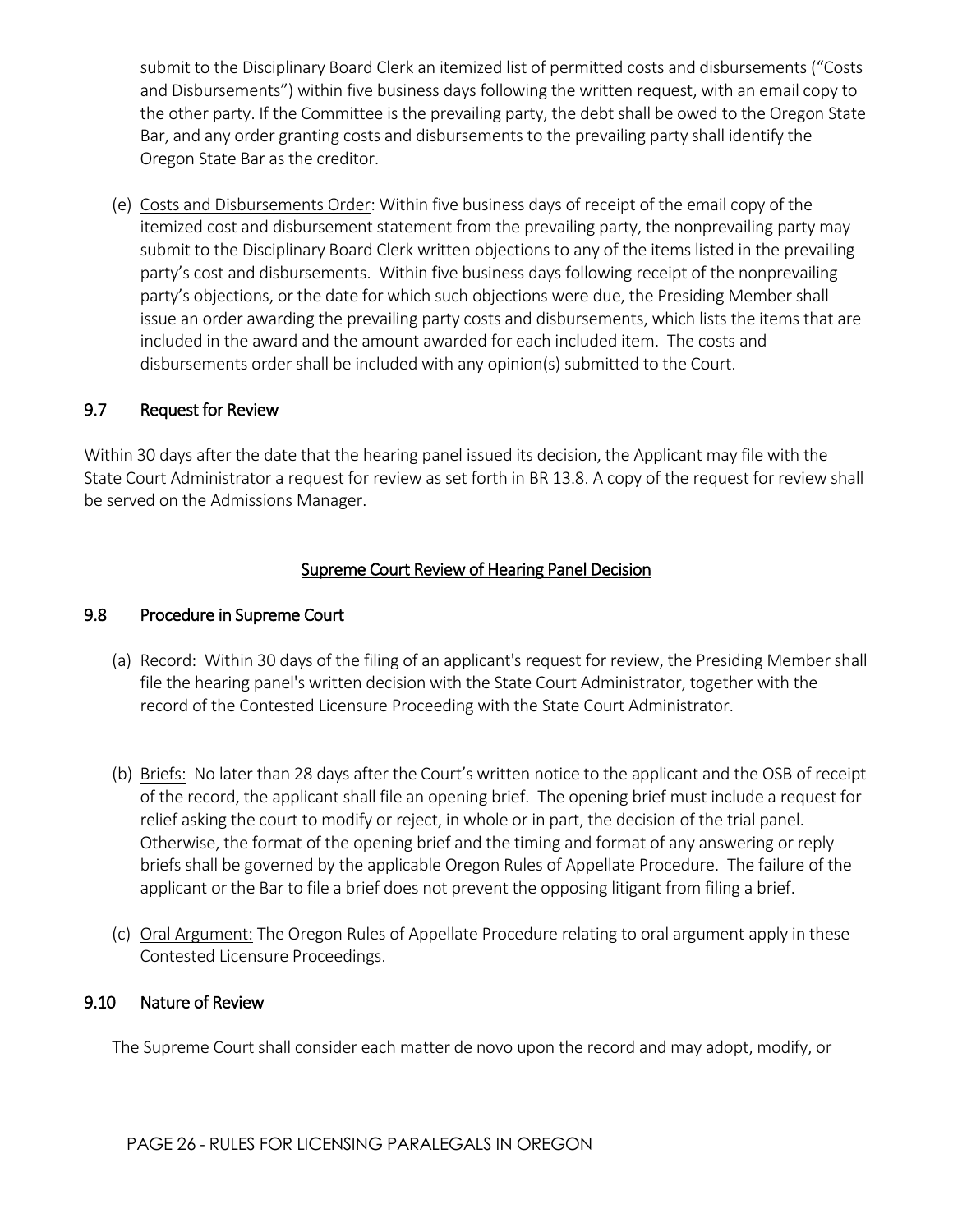reject the decision of the Hearing Panel in whole or in part.

#### 9.11 Costs and Disbursements

The Court may award costs and disbursements to the prevailing party. "Prevailing Party" carries the definition provided in RLP 9.6(d). "Costs and Disbursements" carries the definition provided in RLP 9.6(e), with the addition of any expense incurred in the preparation of an appellate brief, in accordance with ORAP 13.05.

#### SECTION 10 - PARALEGAL LICENSING

#### 10.1 Recommendation of Committee; Notice to Applicant; Oath of Office

Once the Admissions Manager or Committee has determined that an applicant should be recommended for a Paralegal License, OSB Staff shall notify the applicant of the upcoming recommendation and require the applicant to submit a signed Oath of Office to OSB Staff.

#### 10.2 Qualifications for Licensure; Order of Licensure

- (a) An Applicant must meet the following requirements:
	- (1) Be at least 18 years of age at the time the Paralegal License is issued;
	- (2) Have the requisite learning necessary for a Paralegal License, demonstrated by one of the following:
		- (A) Graduation from an approved paralegal education program with at least an associate's degree in paralegal studies, coupled with the substantive paralegal work experience required by these rules, or
		- (B) Satisfaction all of requirements of one of the paralegal education alternatives, coupled with the substantive paralegal work experience required by these rules;
	- (3) Have the requisite skills, abilities and learned knowledge required for a Paralegal License;
	- (4) Have the required good moral character and fitness, as determined through the processes and procedures set out in these rules; and
	- (5) Take the required Oath of Office in the form approved by the Court.
- (b) If an applicant has met the requirements of RLP 10.2(a), to the Court's satisfaction, then the Court shall issue an Order of Licensure. The effective date of applicant's Paralegal License shall be the date of the Order of Licensure.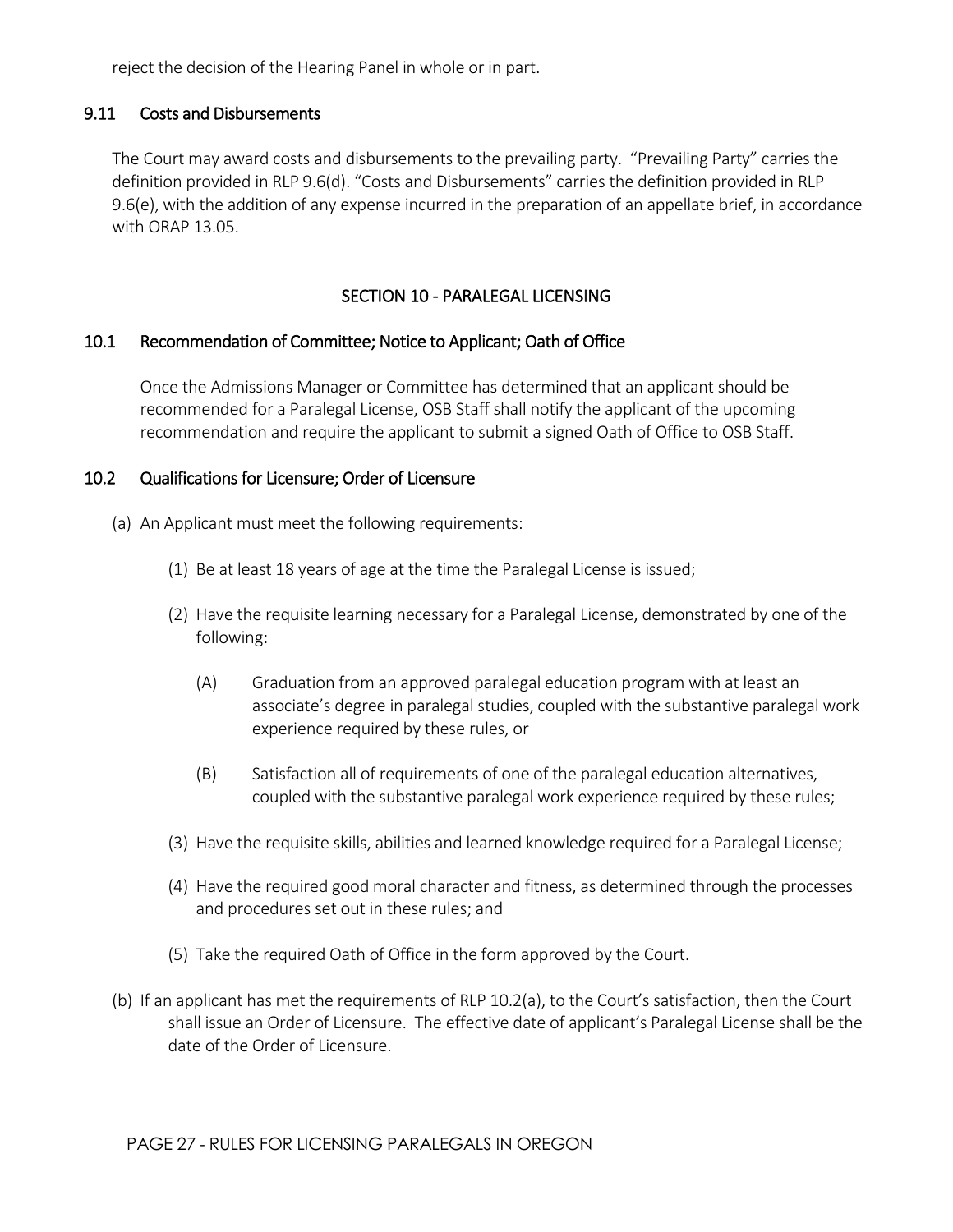## 10.3 Residency

Oregon residency is not required for an Oregon Paralegal License.

#### 10.4 Address, Telephone Number, and Email Designation

- (a) After a Paralegal Licensee has received the Court's Order of Licensure and OSB Associate Member Number, the Licensee must immediately log into the OSB Membership Portal and designate a current business address and telephone number, or in the absence thereof, a current residence address and telephone number. The Licensee also must designate a current email address to receive OSB communications.
- (b) A Paralegal Licensee has a duty to promptly notify the OSB in writing of any change in business address or telephone number, or residence address or telephone number, or email address, as the case may be.

# SECTION 11 - SCOPE OF PRACTICE RULES FOR LICENSED PARALEGALS IN OREGON

Section 11 lists professional legal activities and services that Licensed Paralegals are authorized to provide, without the supervision of an attorney, so long as the activity or service is provided in an Endorsed practice area.

#### 11.1 Family Law Endorsed Licensed Paralegals - Scope of Practice

- (a) Within the Scope of Practice of Endorsed Licensed Paralegals: Licensed Paralegals, Endorsed in Family Law, may engage in the following tasks in the course of representing or potentially representing Family Law clients, so long as such tasks pertain to an area of law within the definition of Family Law set out in RPL 1.1, and such representation would not otherwise violate any provision of the Rules of Professional Conduct for Licensed Paralegals:
	- (1) Meet with potential Family Law clients to evaluate and determine needs and goals, and advise the potential clients or clients regarding legal steps that could be taken to meet those needs and goals, if appropriate.
	- (2) Enter a contractual relationship to represent a natural person (not including a business entity) in a Family Law matter.
	- (3) Assist by selecting and completing model forms and drafting and serving pleadings and documents, including orders and judgments in a Family Law matter.
	- (4) File Family Law related documents and pleadings with the court, electronically or otherwise.
	- (5) Assist a Family Law client by drafting, serving, and completing discovery and issuing

#### PAGE 28 - RULES FOR LICENSING PARALEGALS IN OREGON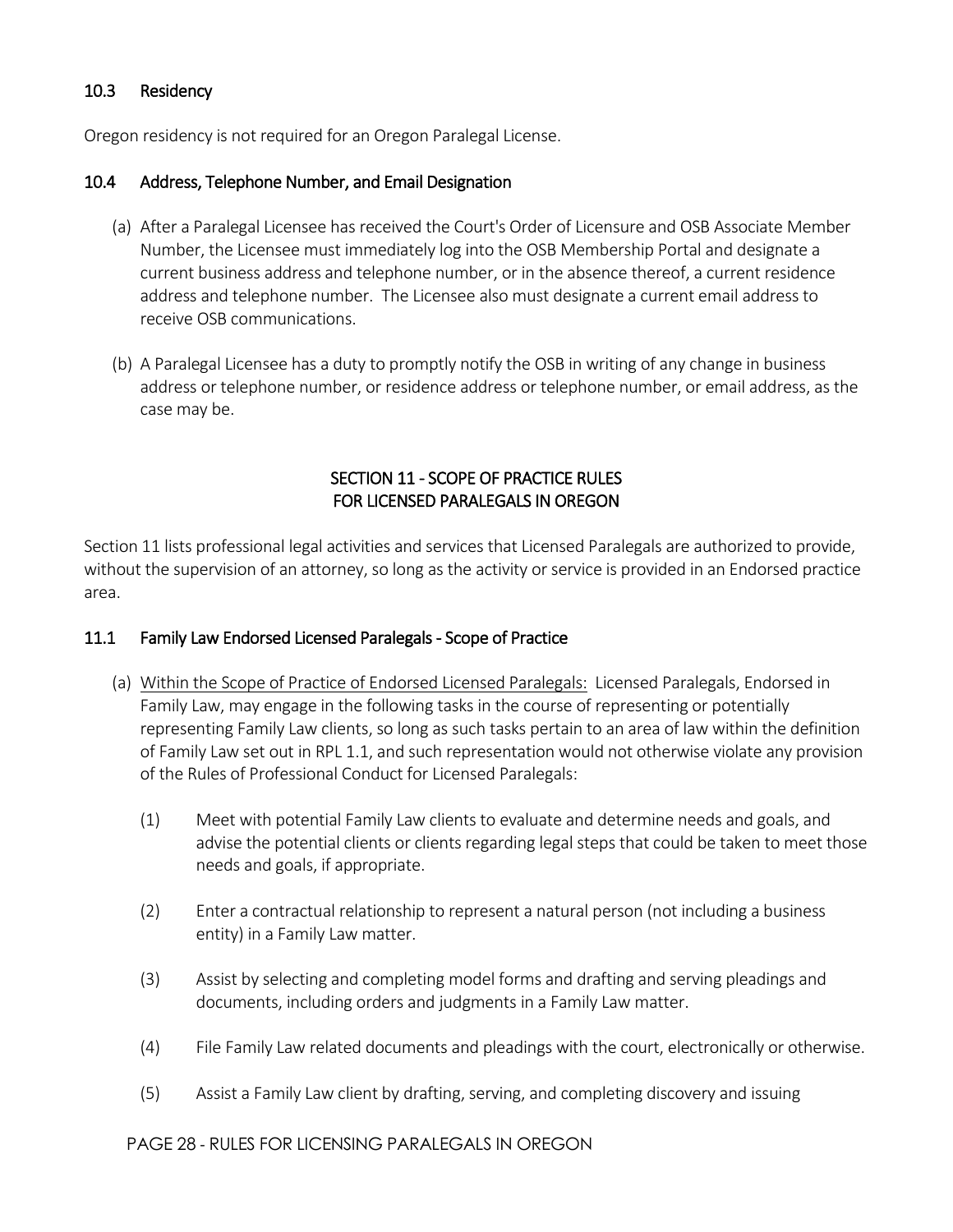subpoenas.

- (6) Attend Family Law depositions, but not take or defend them.
- (7) Prepare for, participate in, and represent a party in Family Law settlement discussions, including mediation and settlement meetings.
- (8) Prepare Family Law clients for judicial settlement conferences. A Licensed Paralegal may attend these sessions to advise clients on their options and discuss various proposals.
- (9) Participate and assist with preparations for Family Law hearings, trials, and arbitrations. A Licensed Paralegal may prepare clients for Family Law court appearances (e.g., prepare clients for direct-examination, cross-examination, and oral argument; issue subpoenas; prepare witnesses; prepare and submit exhibits; draft asset and liability statements; and write memoranda to provide to the court).
- (10) Attend court appearances to provide support and assistance in Family Law procedural and ex parte matters. A Licensed Paralegal may not affirmatively represent a client directly during evidentiary hearings or other similar court appearances. For example, a Licensed Paralegal may not make evidentiary objections, offer exhibits, or question witnesses.
- (11) Review Family Law opinion letters, court orders, and notices with a client, and explain how they affect the client, including the right to appeal.
- (12) Notwithstanding the prohibition against providing services related to appeals, as stated in Section-2(b)(1) of Section 11, a Licensed Paralegal may assist a client in an appeal made, pursuant to ORS 25.513(6), from an order of an administrative law judge or a default or consent order entered by an administrator relating to the establishment or modification of child support.
- (13) Notwithstanding the prohibition against juvenile dependency situations stated in Section-2(b)(3) of Section 11, a Licensed Paralegal may be allowed to provide limited divorce services to a client in a Family Law case with a consolidated or related associated juvenile court proceeding where the juvenile court's involvement may not be initiated or may be dismissed if a divorce, separation, custody case, or modification is initiated (and child custody therefore secured for a protective parent).
- (14) Notwithstanding Section-2(b)(13) of Section 11, which prohibits a Licensed Paralegal from providing services to a client against whom a Family Abuse Protective Order (FAPA) claim has been raised, a Licensed Paralegal may continue providing services to an existing client if a FAPA claim is raised after the representation was already established, so long as the Licensed Paralegal refers the client to a qualified FAPA attorney, who is an Attorney OSB Member, for a consultation on the legal consequences of the FAPA claim. If after the consultation, the client still wishes to be represented by the Licensed Paralegal, the Licensed Paralegal may continue representing the client.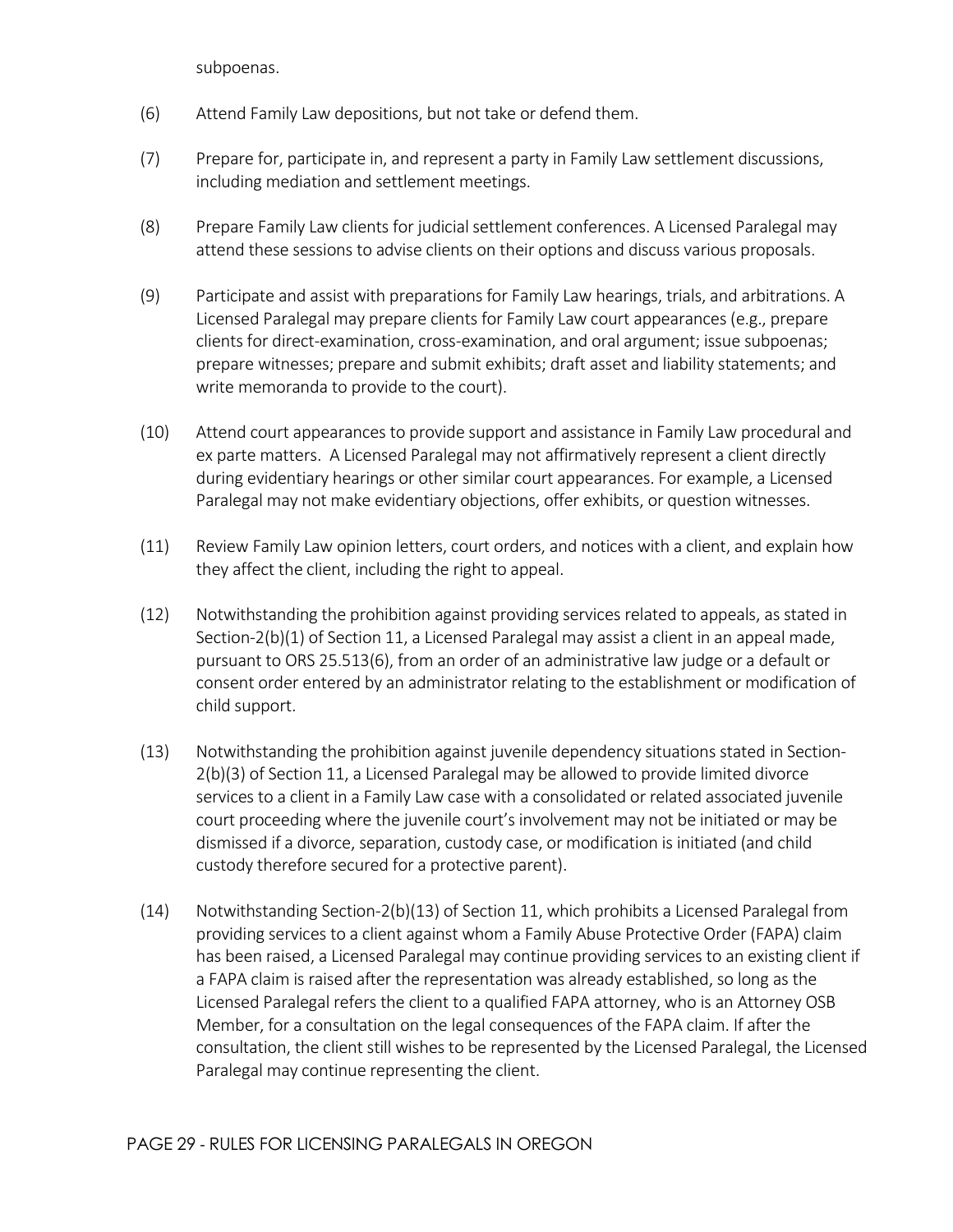- (15) Refer Family Law clients or potential Family Law clients to attorneys for tasks or subject matters outside the Scope of Practice for the Licensed Paralegal.
- (b) Family Law Matters outside the Scope of Practice for Family Law Endorsed Licensed Paralegals: A Licensed Paralegal may NOT provide any services, or attempt to provide services, to a client or potential client related to the following matters or issues, regardless of whether the underlying area of the law involves Family Law, unless the Licensed Paralegal does so under the supervision of an Attorney OSB Member:
	- (1) Except as provided in Section 2(a)(12), a Licensed Paralegal may not provide services related to appeals, whether they be related to orders from, or appeals to, an administrative body, a trial court, the Court of Appeals or the Court.
	- (2) Matters involving stalking protective orders.
	- (3) Except as provided in Section 2(a)(13), a Licensed Paralegal may not provide services in matters related to juvenile court cases (dependency or delinquency).
	- (4) Modifications of custody, parenting time, or child support when the initial court order originates outside Oregon.
	- (5) Matters involving premarital or postnuptial agreements.
	- (6) Matters involving cohabitation agreements.
	- (7) Matters involving qualified domestic relations orders (QDROs) and domestic relations orders (DROs). While prohibited from drafting such provisions themselves, LPs may engage an Attorney OSB Member with extensive experience in QDROs and DROs on a matter involving QDROs and DROs and use such langauge provided by an Attorney OSB Member for that specific matter.
	- (8) Matters involving third-party custody and visitation cases (ORS 109.119).
	- (9) Matters involving unregistered domestic partnerships ("*Beal v. Beal* cases"). This prohibition does not apply to registered domestic partnerships.
	- (10) Litigation cases with third-party interveners.
	- (11) Military divorces unless stipulated. A Licensed Paralegal may represent one party when both parties agree on the dissolution terms, and the role of the Licensed Paralegal is to assist in finalizing the divorce, so long as before the client signs any document, the client is referred to an Attorney OSB Member, who specializes in military divorces, and the client has been advised about the legal consequences and advantages of signing the documents prepared by the Licensed Paralegal.
	- (12) Matters involving remedial contempt when confinement is requested. While an Licensed

## PAGE 30 - RULES FOR LICENSING PARALEGALS IN OREGON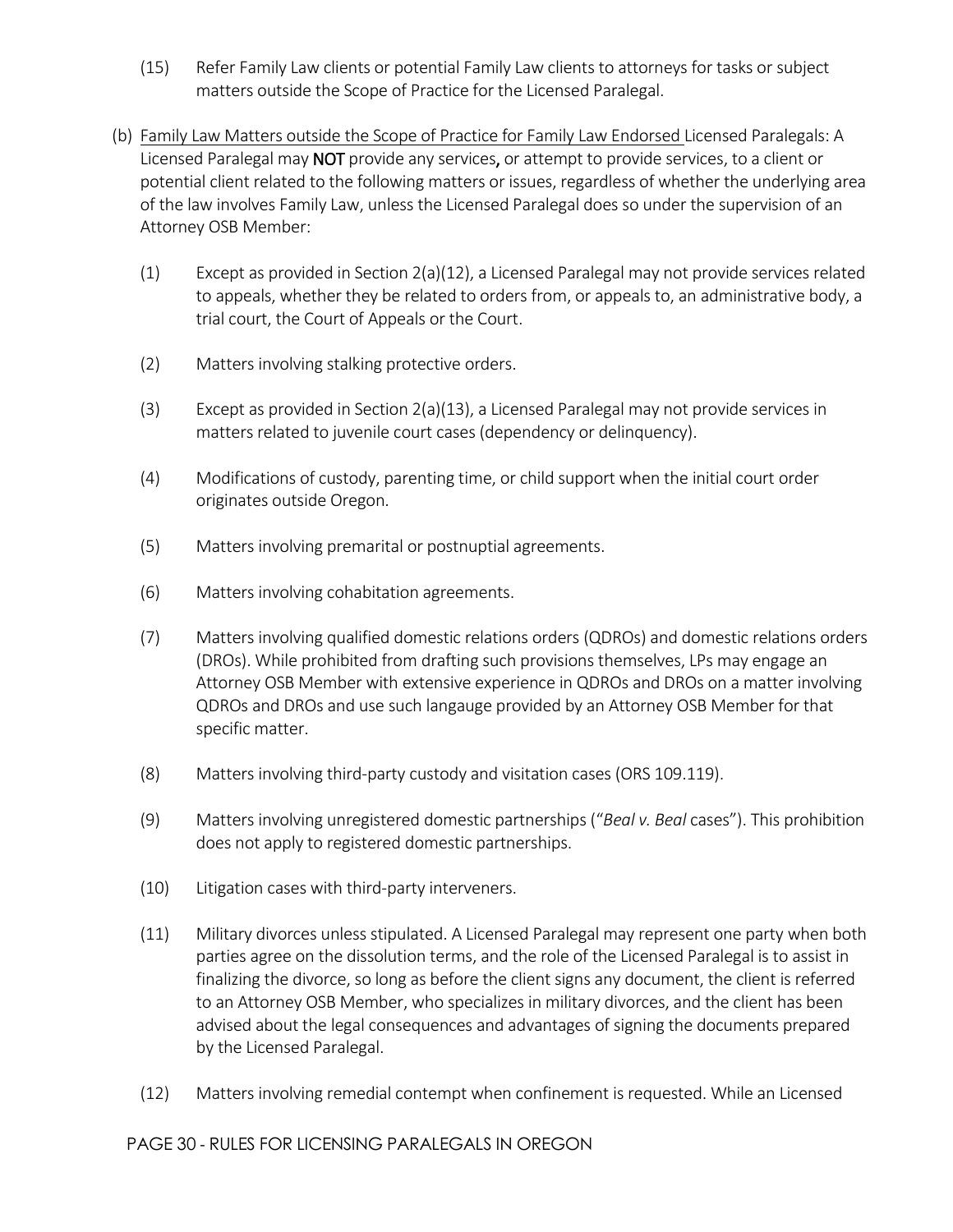Paralegal may assist with remedial contempt matters, the Licensed Paralegal may only do so when confinement is not before the court.

- (13) Stand-alone Family Abuse Prevention Act (FAPA) cases (ORS 107.700–107.735).
- (14) Elderly Persons and Persons with Disabilities Abuse Prevention Act (EPPDAPA) cases, Sexual Abuse Protection Order (SAPO) cases, Extreme Risk Protection Order (ERPO) cases, guardianships, and adoptions.
- (15) Matters related to the division of defined benefit plans or deferred compensation plans. LPs must refer division of defined benefit plans or deferred compensation plans to an Attorney OSB Member. LP may represent the client in the matter if an Attorney OSB Member represents the client in relation to the defined benefit plan or deferred compensation plan. If the client declines the referral to an Attorney OSB Member, the LP may represent the client upon obtaining informed consent in writing on the form provided in Regulation 11.100 of these rules. LPs may represent a client in a matter involving defined contribution plans (such as IRAs, 401k, 457, and 403(b) plans). If LP undertakes a representation involving a defined benefit plan, deferred compensation plan, or a defined contribution plan, the LP must adhere to subsection (7) if a QDRO or DRO is an option within the matter.

#### 11.2 Landlord-Tenant Endorsed LPs - Scope of Practice

- (a) Within the Scope of Practice of Endorsed Landlord-Tenant LPs: Licensed Paralegals, Endorsed in Landlord-Tenant Law, may engage in the following tasks in the course of representing or potentially representing Landlord-Tenant Law clients, so long as such tasks pertain to an area of law within the definition of Landlord-Tenant Law, and such representation would not otherwise violate any provision within the Rules of Professional Conduct for Licensed Paralegals:
	- (1) Enter into a contractual relationship to represent a natural person or an entity in a Landlord-Tenant matter.
	- (2) Meet with potential Landlord-Tenant clients to evaluate and determine needs, goals, and advise on claims or defenses (e.g., notices of intent to terminate tenancy, inspection of premises, rent increase).
	- (3) Review, prepare, and provide advice regarding a variety of Landlord-Tenant Law documents, including pleadings, notices, orders, and judgments.
	- (4) File Landlord-Tenant Law documents and pleadings with the court. Litigation regarding residential tenancies can occur through small claims court actions as well as FED litigation.
	- (5) Assist in obtaining continuance requests to allow parties to make discovery requests or obtain other discovery in Landlord-Tenant matters.
	- (6) Assist with and attend depositions related to Landlord-Tenant matters, but not take or defend them.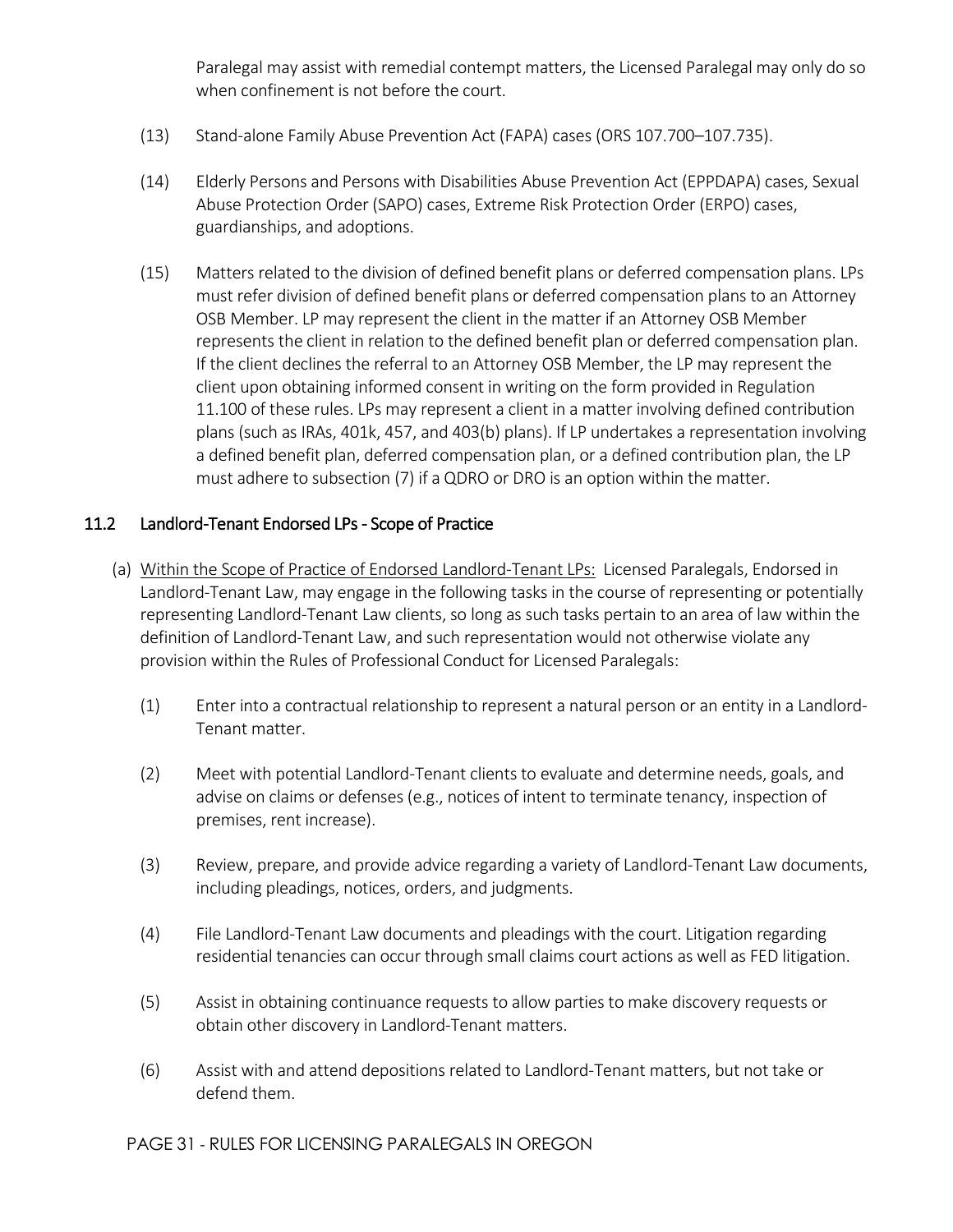- (7) Participate, prepare for, and represent a party in Landlord-Tenant settlement discussions, including mediation and settlement meetings.
- (8) Prepare parties for judicial settlement conferences in Landlord-Tenant matters
- (9) Participate and assist with hearing and trial preparation in Landlord-Tenant matters.
- (10) Attend court appearances involving Landlord-Tenant Law and provide permitted support and assistance in procedural matters. A Licensed Paralegal may not affirmatively represent a client directly during evidentiary hearings or other similar court appearances, except if state law allows representation of a client by a non-attorney in such appearance.
- (11) Review opinion letters, court orders, and notices pertaining to a Landlord-Tenant Law involving a client and explain how they affect the client, including the right to appeal.
- (12) Refer Landlord-Tenant Law clients or potential Landlord-Tenant Law clients to attorneys for tasks or subject matters outside the Scope of Practice for the Licensed Paralegal. However, a Licensed Paralegal has an ongoing obligation to refer Landlord-Tenant Law clients to an Attorney OSB Member, if information is discovered after the Licensed Paralegal has already begun representing a client, and the new information indicates that there are matters or issues that could affect the Landlord-Tenant Law matter, or the matter poses a significant legal challenge to the client's security, health or well-being, and such matters or issues are outside of the Scope of Practice for a Landlord-Tenant Law Licensed Paralegal .
- (b) Landlord-Tenant issues outside the Scope of Practice of Landlord-Tenant Endorsed Licensed Paralegals: A Licensed Paralegal may NOT provide any services, or attempt to provide services, to a client or potential client related to the following matters or issues, regardless of whether the underlying area of the law related to the matter or issue involves Landlord-Tenant Law, unless the Licensed Paralegal does so under the supervision of an Attorney OSB Member:
	- (1) Affirmative plaintiff cases in circuit court. However, a Landlord-Tenant Endorsed Licensed Paralegal may provide services related to Landlord-Tenant Law, if the client pursues a matter in small claims court that could otherwise have been brought through an affirmative plaintiff's case.
	- (2) Matters involving agricultural tenancies and leases.
	- (3) Matters involving affirmative discrimination claims (except if asserted as a counterclaim or defense of a Landlord-Tenant matter).
	- (4) Matters involving commercial tenancies and leasing.
	- (5) Landlord-tenant claims for personal injury.
	- (6) Matters involving injunctive relief in affirmative cases.

## PAGE 32 - RULES FOR LICENSING PARALEGALS IN OREGON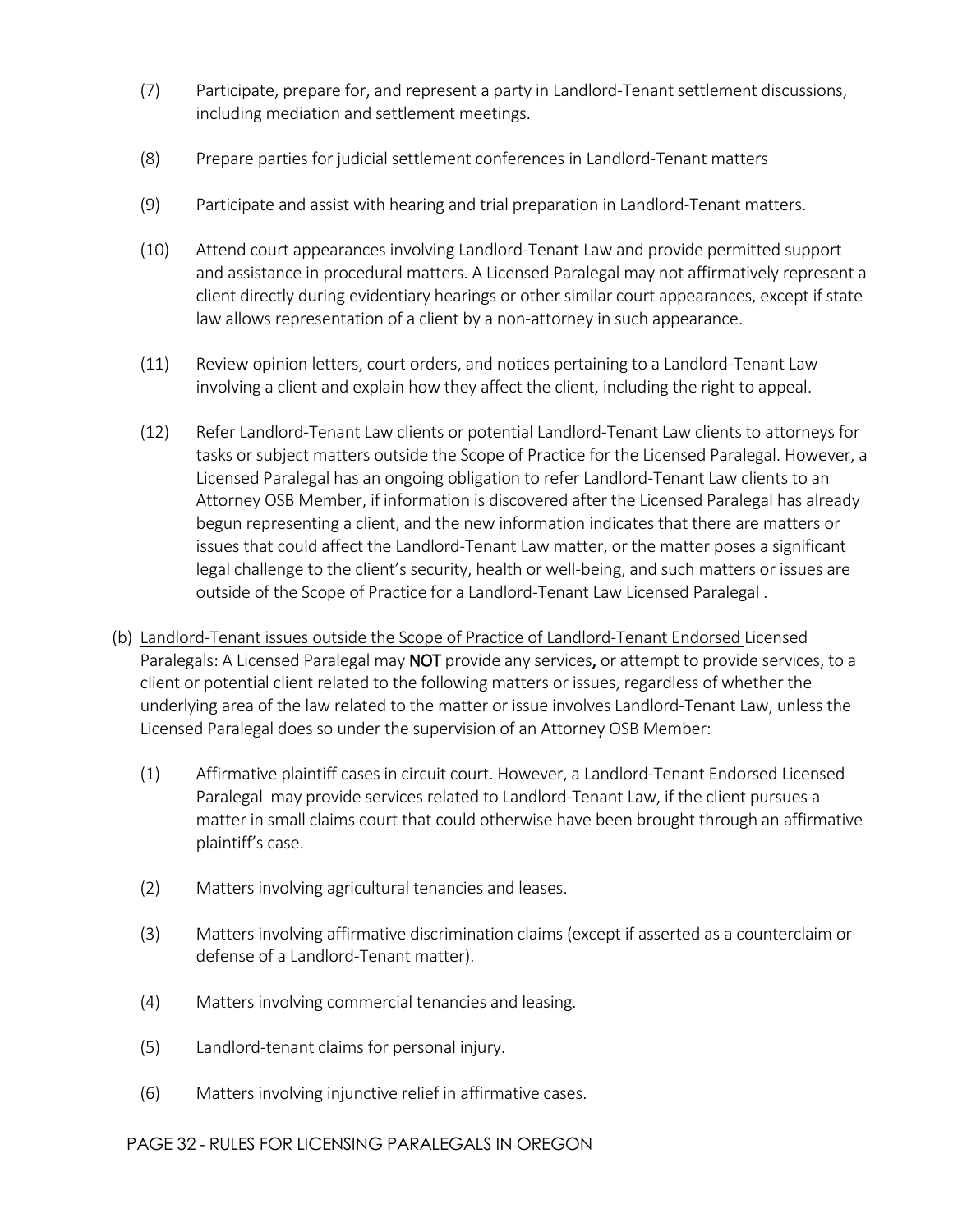- (7) Matters involving housing provided in relation to employment.
- (8) Matters involving affirmative subsidized housing claims. However, a Licensed Paralegal who is familiar with subsidized housing–related issues is not precluded from advising on defenses to eviction related to the subsidized status of a unit.

# SECTION 12 – SUPERVISED PRACTICE PROGRAM ("SPP") FOR FUTURE LICENSEES; LIMITED DURATION.

**12.1 Purpose of the SPP:** The Purpose of the SPP is to ensure that the Licensed Paralegal marketplace commences with quality individuals who have established relationships in their legal communities and have an extensive history of being successful paralegals in such communities. The goal is to have these experienced paralegals establish this new profession in the legal marketplace and show the value and worth of Licensed Paralegals to OSB Members and Oregon residents alike, and to provide early market research data that will assist in the ultimate success of the Licensed Paralegal program.

12.2 Qualifications for SPP Practitioner: To be eligible for the SPP, an applicant must submit a declaration under penalty of perjury, identifying the endorsed area of the law in which the applicant plans to practice; the pathway by which the applicant would qualify for a Paralegal License, including declarations related to education, relevant work experience, and Substantive Paralegal Experience that would meet the qualifications of the chose pathway. Additionally, once licensed, an SPP Practitioner should at least completed one-quarter of the Pre-Licensure Coursework required of Licensed Paralegals, with an emphasis in legal ethics and regulatory compliance issues in the legal professions.

12.3 Nature of the SPP Practice: An SPP Practitioner may not engage in any service, activity or work that would otherwise require having a Paralegal License, unless the service, activity or work is performed under the supervision of an active OSB Attorney Member who meets the qualifications outlined in RLP 12.4.

12.4 Qualifications for Supervising OSB Attorney Member: An OSB Attorney Member supervising any SPP Practitioner must have at least five years of full-time experience at practicing law in Oregon, and must submit a declaration under penalty of perjury affirming satisfaction of this requirement. The declaration must further affirm that the OSB Attorney Member has reviewed the declaration submitted by the SPP Practitioner for entry into the Program and affirm that the statements made therein are true and accurate to the best of the Attorney OSB Member's knowledge and belief.

12.5 Limited Duration of the Program: Unless earlier terminated by the OSB Board of Governors, the SPP Program shall automatically terminate on the second annual anniversary of the date that the Supreme Court adopted the original version of these rules.

## 12.6 Limited Duration and Conditional Practice:

(a) The SPP permits a conditional practice that requires SPP Practitioners to remain employed by the employer who employs the supervising OSB Attorney Member. Additionally, to remain a bona fide Applicant, while acting as a SPP practitioner, the practitioner must make all reasonable efforts to continue pursuing a Paralegal License.